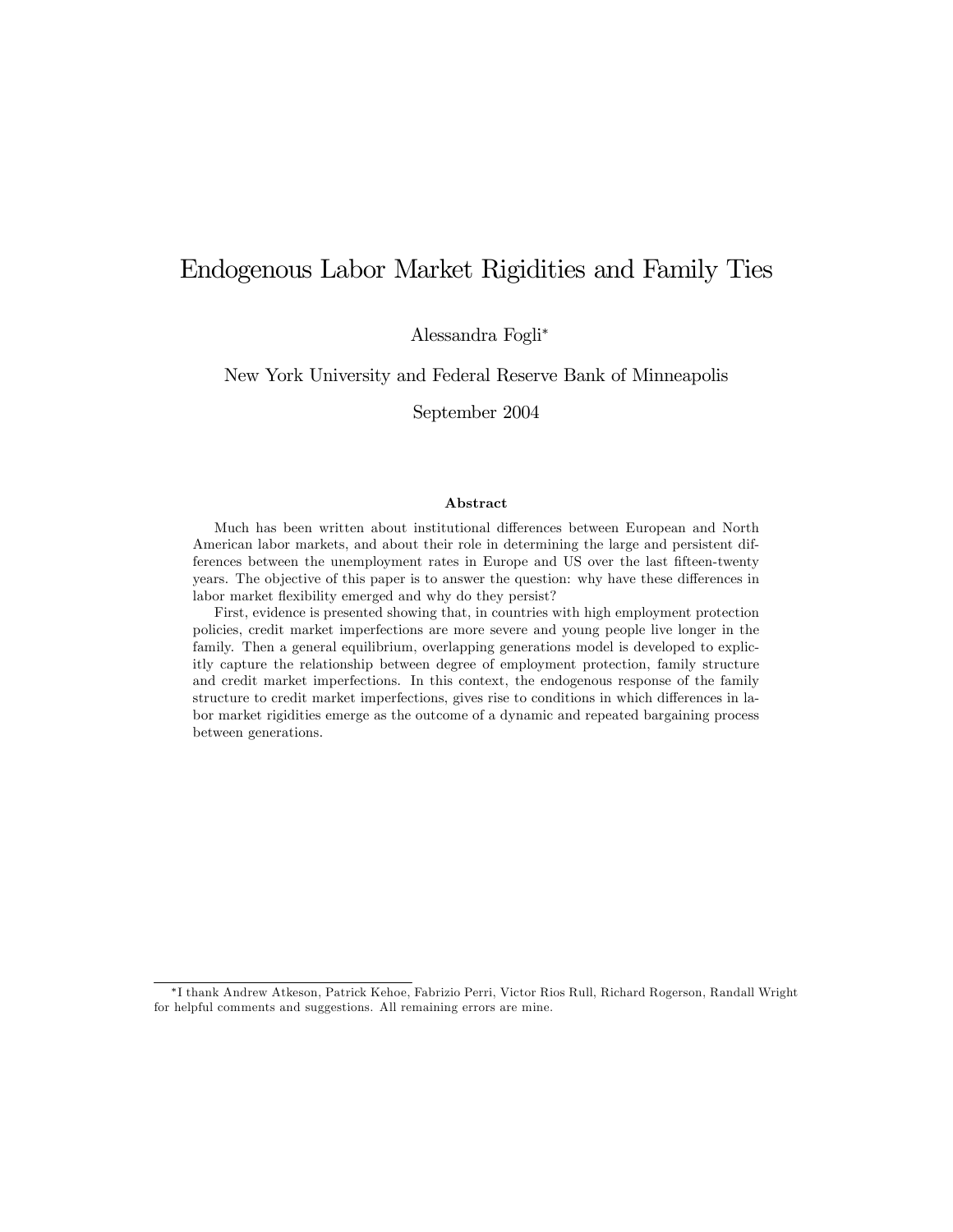### 1. Introduction

Much has been written about institutional differences between European and North American labor markets, and about their role in determining the large and persistent differences between the unemployment rates in Europe and US over the last twenty years. In this paper we want to move our understanding of the European unemployment dilemma one step further and answer the question: why have these differences in labor market institutions emerged and why do they persist?

In this paper we focus on the political economy of employment protection legislation and explore the relationship between degree of employment protection, family structure and credit market imperfections.

A cross-country comparison for industrialized economies shows the existence of a strong positive correlation between degree of employment protection and degree of credit market imperfection. Moreover, in countries where the policy is stricter, young people live longer with their families, the employment rate for head of households is higher while that for youth is lower.

In this work we argue that differences in employment protection arise endogenously in the presence of differences in credit market imperfections. There are two elements that are key for this result. First, by redistributing employment from the young to the old generation, employment protection policies induce a steeper income profile over the lifetime. Second, since within the family the old generation consumption has a public good component, efficiency requires consumption profiles that are steeper over the lifetime than in a standard competitive equilibrium.<sup>1</sup>

Our key insight is that in this context credit market imperfections have two effects: on one hand they lead to an endogenous modification of the family structure that makes the public good

 $^1$ Nelson (1988) and Lazear and Michael (1980) provide empirical estimations of the economies of scale in household consumption for a variety of different goods.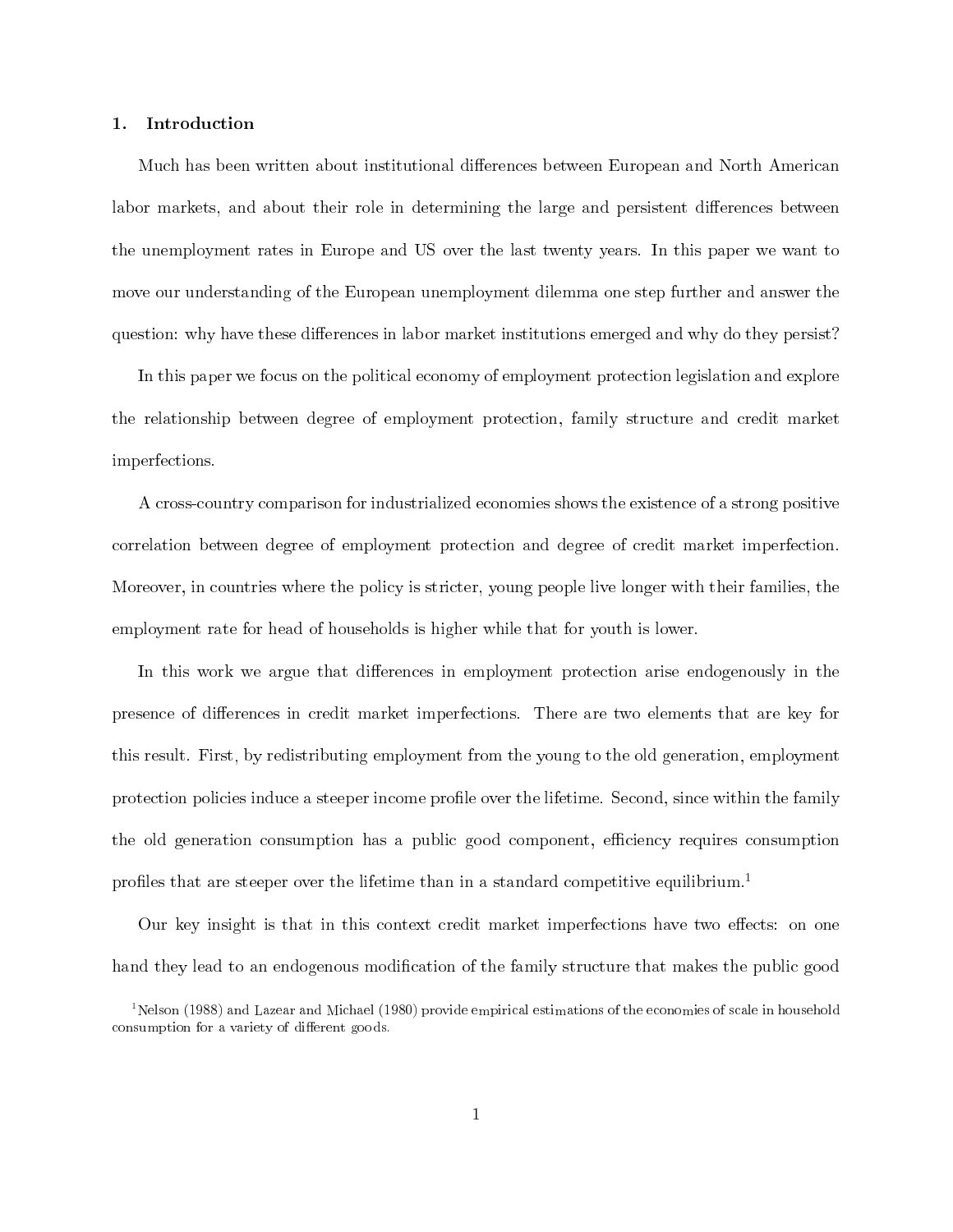problem more severe, and on the other hand they make employment protection effective in reducing the associated inefficiency.

In an economy where young agents face borrowing constraints they realize most of their consumption smoothing through coresidence with their parents. This increases the family size, and makes the public good problem more severe. It follows that in an economy with credit market imperfections there are more gains from an intergenerational redistribution of consumption. In the presence of borrowing constraints however, the steeper income profile induced by the policy translates into a steeper consumption profile. This implies that employment protection can be welfare improving because it forces an increase in the equilibrium provision of the public good. In a complete markets economy on the other hand, not only the public good problem is less severe since young agents, having access to credit markets, do not need to cohabit with their parents in order to smooth consumption, but the intertemporal income redistribution implied by the policy has no effect on the pattern of consumption of the agents since it is completely offset by their ability to borrow on the market.

In the first part of the paper we present the empirical evidence that motivates this work and then we develop a general equilibrium, two period lived overlapping generation model to address it. The living arrangements of young people are endogenized and agents choose which fraction of their youth to spend living in the family and which fraction to spend on the labor market. When living with their parents, they enjoy the same consumption level of the old generation, so that parent's consumption is treated as a public good which can be consumed by the child at zero cost. The policy is introduced as a constraint on the firing decision of the firm: it requires the firm to keep the old workers that were hired in the previous period when they were young, regardless their productivity. The policy also specifies that these workers have to be retained for a fraction of the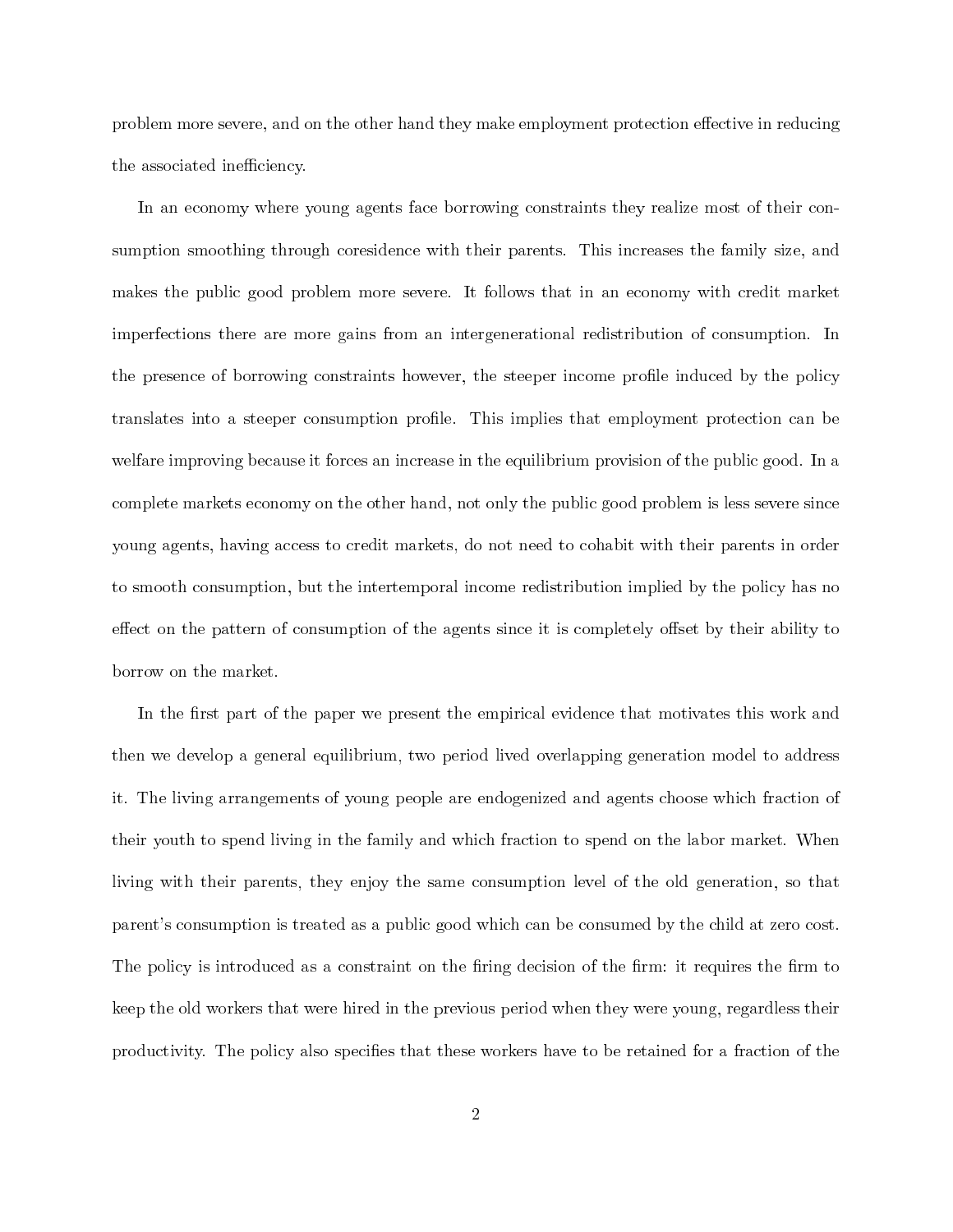period that is proportional to the time they have worked when young. The higher this fraction, the higher the degree of protection.

The steady state consequences of a given degree of protection are then analyzed for two economies identical in every respect but for the presence of borrowing constraints. We show that in the economy where young people face borrowing constraints they choose to live longer with their parents and their employment is lower than in the complete markets economy. Moreover, we show that the introduction of the policy is welfare improving for the economy with borrowing constraints while has no effect on welfare when agents can freely borrow.

Finally, the degree of employment protection is endogenized and it emerges as the outcome of a dynamic repeated bargaining process between the two generations. For a large range of parameter values, in the economy with borrowing constraints a positive degree of protection arises as an equilibrium outcome, while in the economy with perfect credit markets no protection is ever introduced. These differences in employment protection between the two economies persist over time, while the differences in living arrangements and youth employment rates increase. These equilibrium patterns are consistent with the cross-country and time series evidence.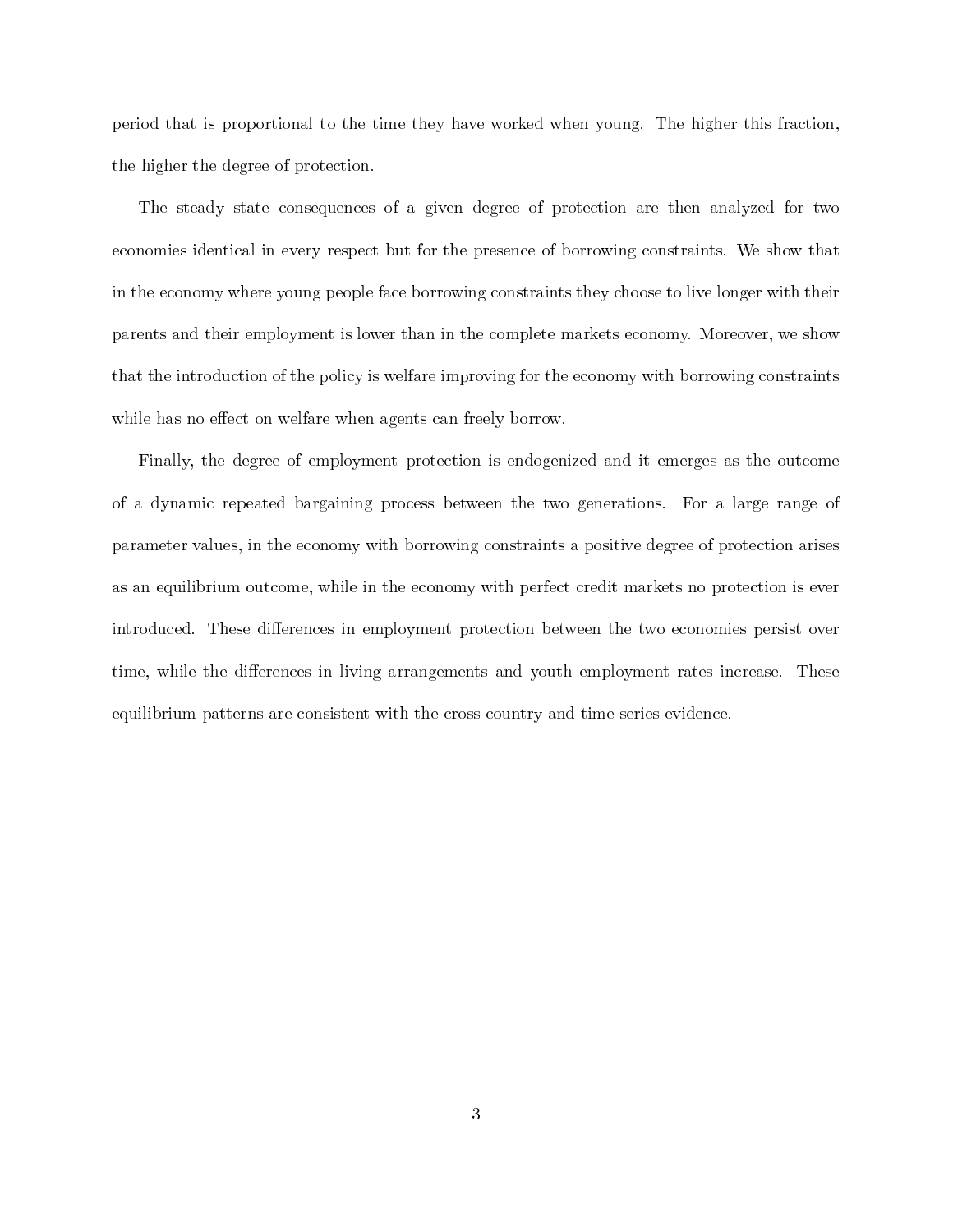#### **Empirical Evidence**  $2.$

In this section I describe the available evidence on cross-country differences in employment protection policies (EPP) and document the following three empirical regularities: in the most protected countries credit market imperfections are more severe, young people tend to live longer with their parents and employment is redistributed from the young to the old generation.

#### $2.1.$ Cross-country differences in EPP

There is significant international variation in employment protection, both with respect to the overall level of EPP strictness and with respect to the relative emphasis placed on the different components of regulation.

Table 1 sheds some light on the degree of EPP strictness for 15 OECD countries in the last two decades: the first two columns report an indicator that refers to the strictness of dismissal regulation for regular or permanent workers in the late 1980s and in the late 1990s. This indicator takes into account the requirements regarding severance payments and notice period, and measures of procedural inconveniences and difficulty of dismissal. The next two columns show an indicator based on the strictness of the regulation governing temporary work for the same two periods. The last columns report an overall indicator that has been constructed by the OECD as an average of the first two indicators. $^{2}$ 

The data show that the legislation governing employment protection greatly differs across countries: the United States, the United Kingdom and Canada stand as the least regulated countries, while the strictest employment protection is offered by countries of southern Europe. Moreover, these differences tend to be highly persistent as suggested by the little change in the EPP indicator

 ${}^{2}$  For details on the construction of the indicators see OECD, Employment Outlook 1999.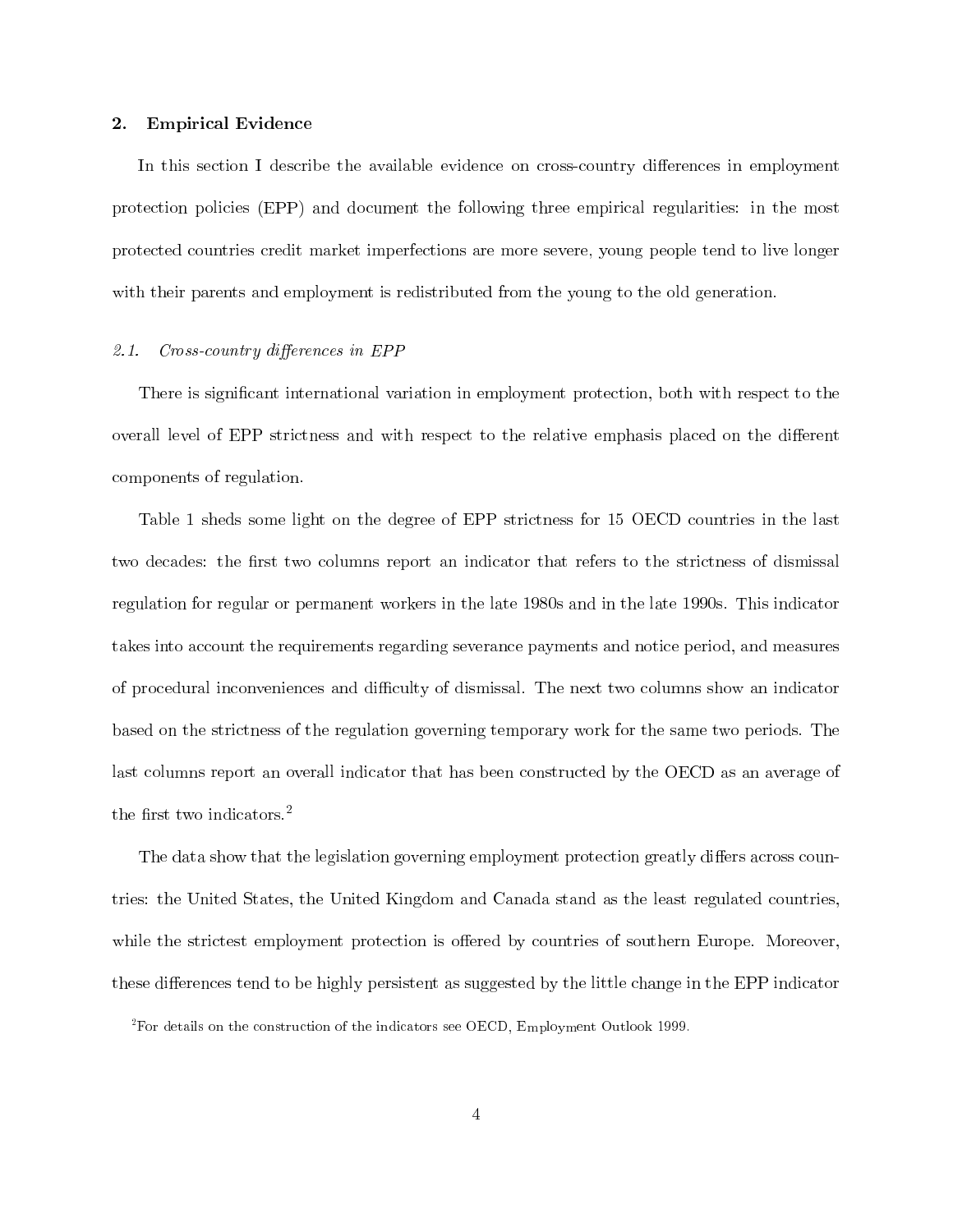between the late 1980s and the late 1990s.

#### $2.2.$ EPP, Credit Market Imperfections and Living Arrangements of Young People

The most protected countries are those with the higher degree of credit market imperfections and also those where young people live longer with their parents.

The volume of credit available to households and their access to credit markets differ substantially between countries, even within the group of OECD countries. Table 2 reports the data of Jappelli and Pagano (1994) on the maximum loan to value ratio (LTV) for the purchase of a house for 15 OECD countries in the period 1961-87. The maximum LTV is an indicator of the credit availability to households and is highly correlated with measures of household credit as the ratio of consumer credit to national income. However, it is a better measure of credit markets imperfections. since it is not affected by differences in the demand for loans.

Figure 1 plots the average maximum LTV ratio over the entire period for 15 countries against the overall indicator of employment protection strictness averaged over the period 1980-97. There is a strong negative correlation between degree of employment protection and degree of credit market imperfections: the countries where agents face tighter borrowing constraints are also those where the employment protection legislation is stricter.

The data also show that in the countries where credit markets imperfections are more severe, young people tend to live longer with their parents. Figure 2 plots a scatter diagram of the maximum LTV ratio averaged over the period 1961-87 against data on the living arrangements of young people for the same 15 countries. The data on the living arrangements come from a survey conducted in 1987 by the Commission of the European Communities in 10 European countries together with data collected in the early 1990s by the United Nations in their Fertility and Family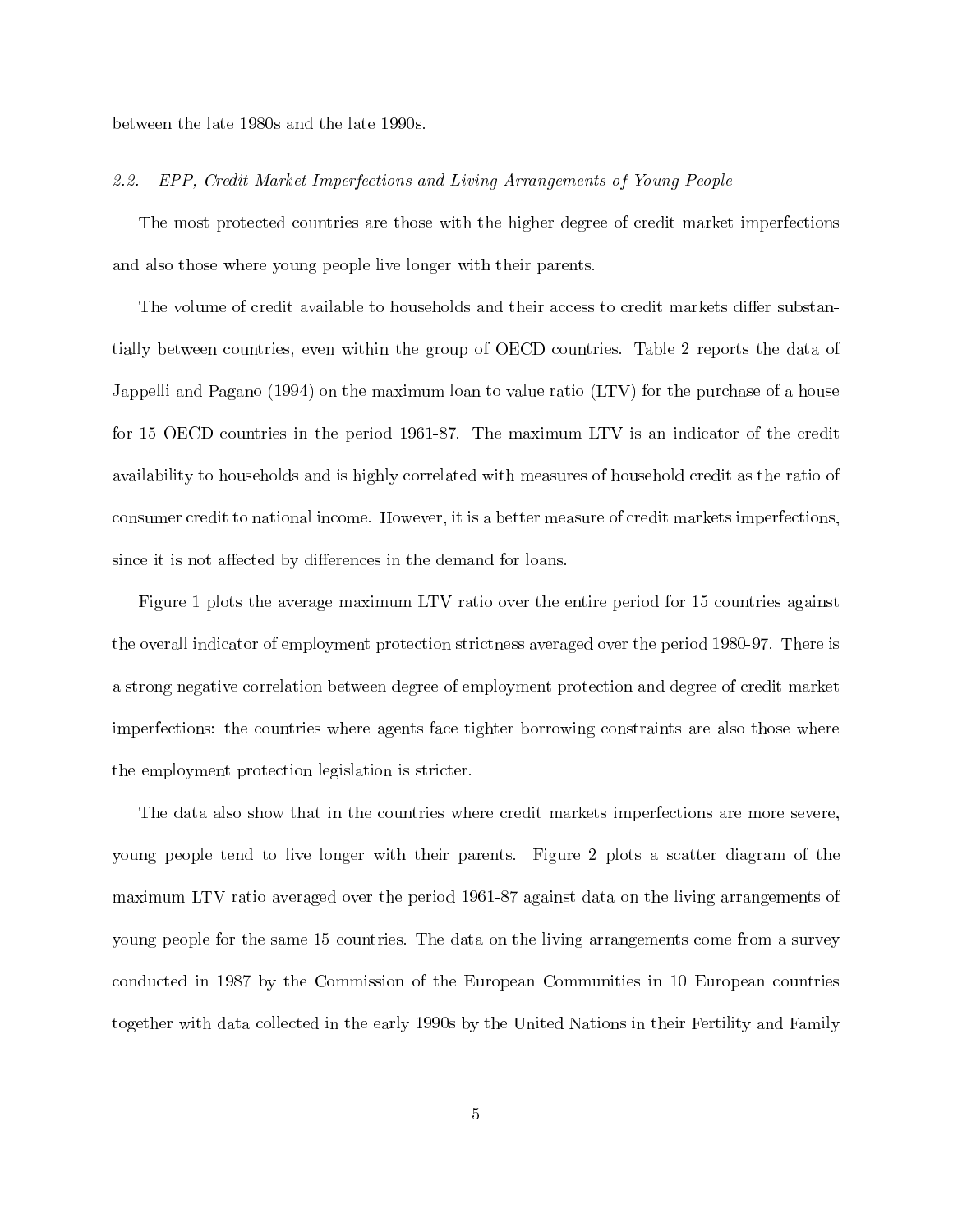Survey. The data show the percentage of people between the ages of 15-24 living with their parents. The correlation between credit availability and percentage of young people living with their parents is -0.84.

This empirical evidence supports the idea that in countries where borrowing constraints are tight, young people tend to postpone their exit from the parental house and employment protection legislation is stricter.

### 2.3. EPP and Labor Market Performance

While a large number of studies have focused on the possible links betwee EPP and overall employment and unemployment, the evidence suggests that such links are not robust. Lazear (1990) finds that employment and labour force levels are lower when EPP are strict. On the oher hand, Nickell (1997) and Nickell and Layard (1998) argue that these results might be biased, since there is a "spurious" correlation between low female participation and strict EPP, both of which are typical in southern European countries. Consistent with this interpretation, the effect disappears when the comparison is confined to adult male employment rates. Concerning unemployment levels, the theoretical analysis is inconclusive. The higher firing costs resulting from EPP reduce hirings during upswings (since employers become more hesitant about taking on additional workers, as they are aware of the costs of dismissal), but also reduce firings during downswings, so that the net impact on the unemployment stock is indeterminate. In practice, most of the empirical studies find no effect.

What emerges from a closer look to the data however, is that the EPP have a strong redistributive effect of the employment opportunities across agents of different age. I calculate the employment to population ratio for young people as a fraction of the employment to population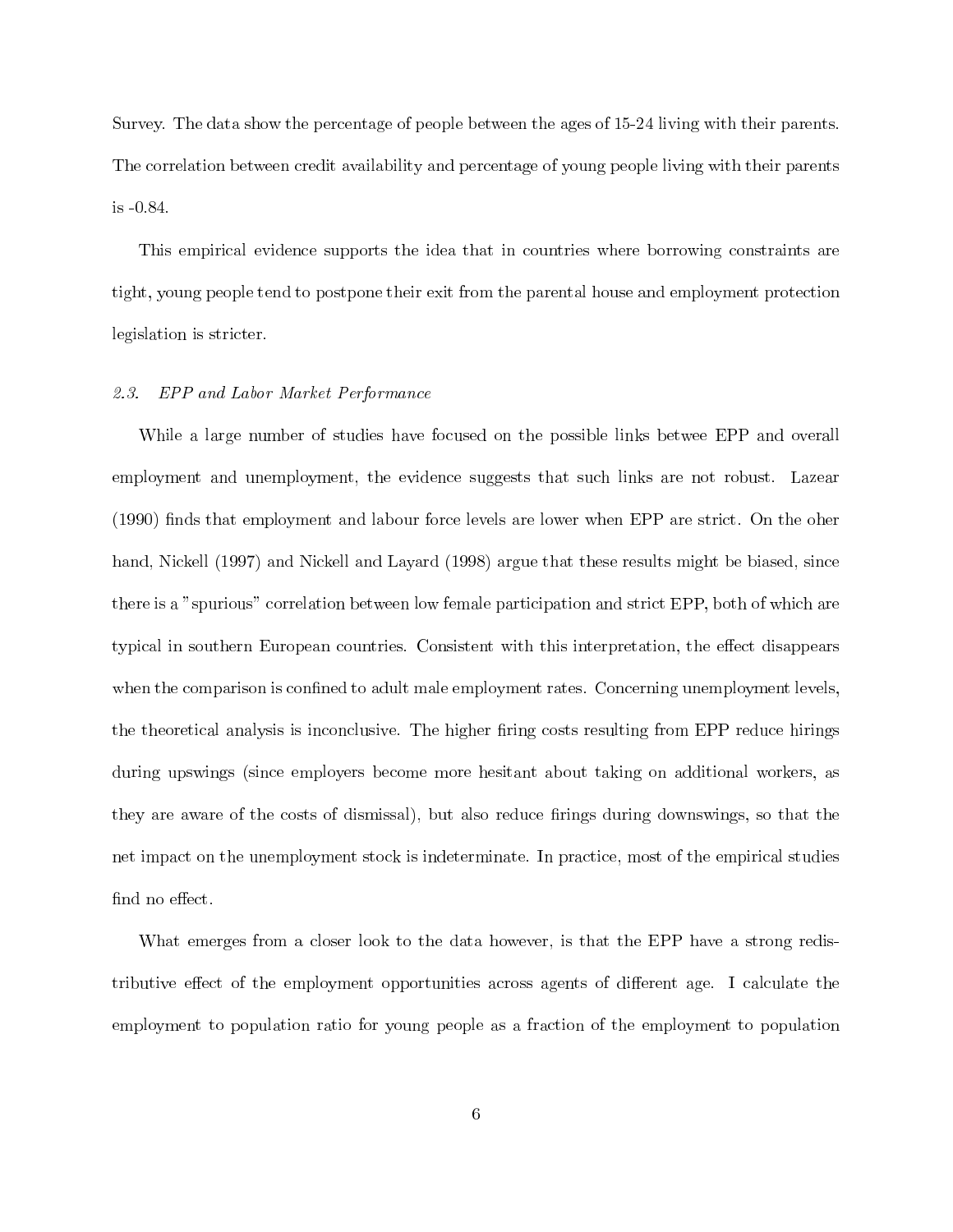ratio for old people, where young is defined as the male population that is 16-24 years old, and old is the male population between the age of 24 and 55. The data are averaged over the period 1983-97. Figure 3 plots this ratio against the overall indicator of EPP strictness averaged over the period 1980-90s. The graph shows a high negative correlation: in partular, highly protected countries like Italy, France and Belgium display an employment to population ratio for young people that is less than 40% the one for old people, while in United States, United Kingdom and Denmark this percentage is more than  $70\%$ .

The empirical evidence suggests that an important effect of employment protection on labor market performance is on the composition of total employment: when employment protection is strict, employment is redistributed from the young to the old generation.

#### $2.4.$  $Summary$

This section establishes the existence of three empirical regularities that may help explain the emergence of cross-country differences in employment protection legislation. In particular it shows that in the most protected countries:

- credit markets imperfection are more severe.
- a higher fraction of young people live with their parents.
- employment is redistributed from the young to the old generation.

In the next section I develop a simple theoretical framework that explicitly addresses these facts and in which cross-country differences in EPP arise endogenously as the optimal choice of fully rational agents.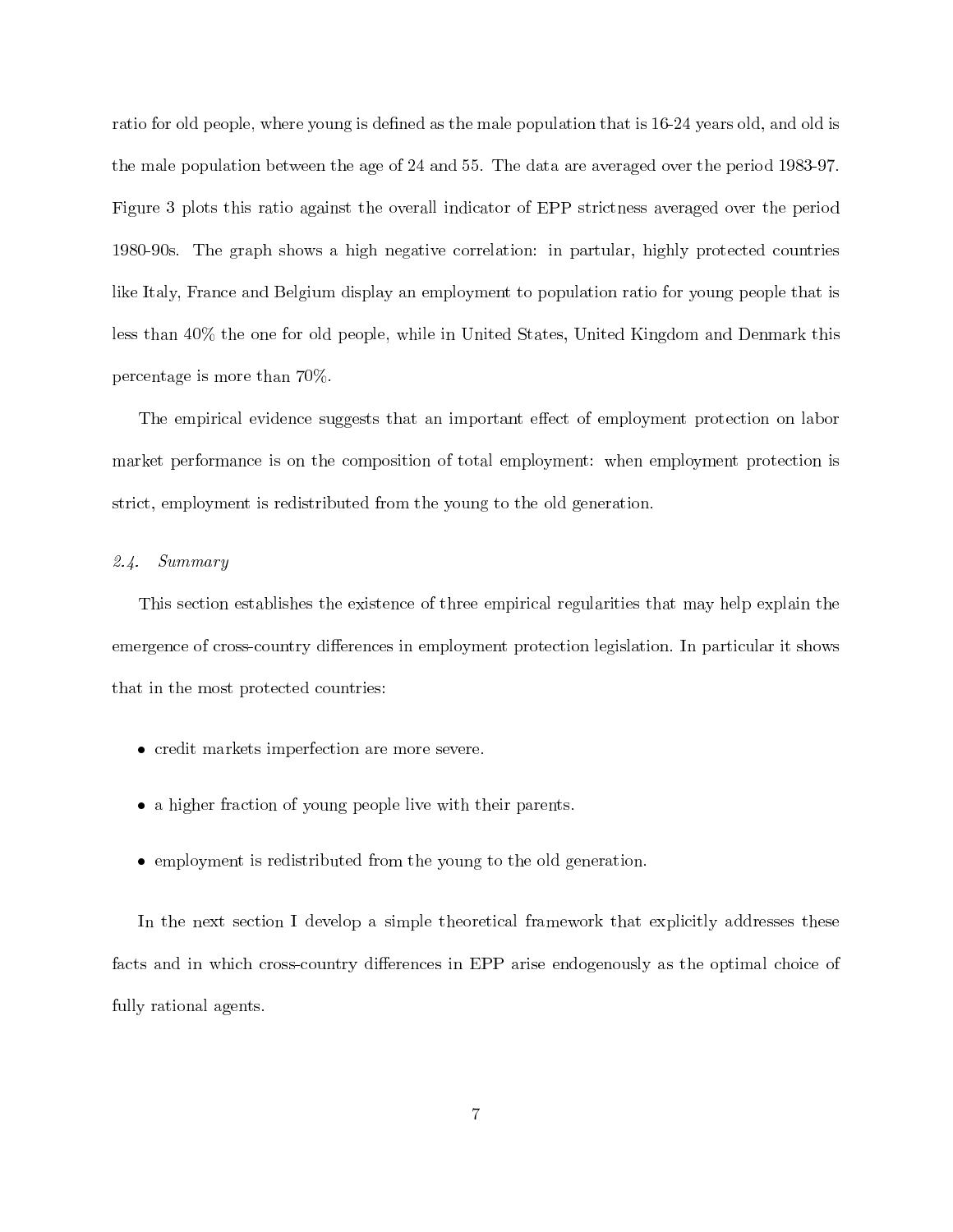#### The Economy 3.

The economy is populated by a sequence of two-period-lived overlapping generations. Each generation consists of a continuum of ex ante identical agents who are born attached to an old agent. During their first period of life, young agents choose their living arrangements: they decide how to divide their total endowment of time (normalized to 1) between living with their parent and staying on their own. In addition they have access to credit markets and choose how much to save and to borrow at the constant and exogenously given world interest rate r. When old, agents supply labor inelastically and repay their debts. Since young agents value independence, their utility is an increasing function of the fraction of time they spend living by themselves. Preferences of an individual are given by:

$$
\log(c_y) + A\log(1 - s') + \beta \log(c_o') \tag{1}
$$

where  $c_y$  is consumption when young,  $s'$  is the fraction of time spent with the family over the first period of life and  $c'_{o}$  is consumption when old. Consumption is restricted to be nonnegative in every period, and s' to be between 0 and 1. Let  $c_p$  and  $c_a$  be respectively, young agent's consumption when living with his parent and when staying on his own. The consumption over the entire first period of life is given by:

$$
c_y = s'c_p + (1 - s')c_a
$$

When living with their parent young agents do not work and their consumption is an increasing function of their parent's consumption and the amount they borrow on the market. For simplicity we assume that, inside the household, the consumption of the parent is public good and is enjoyed by his child at no cost. This implies:

$$
c_p = c_o + b'
$$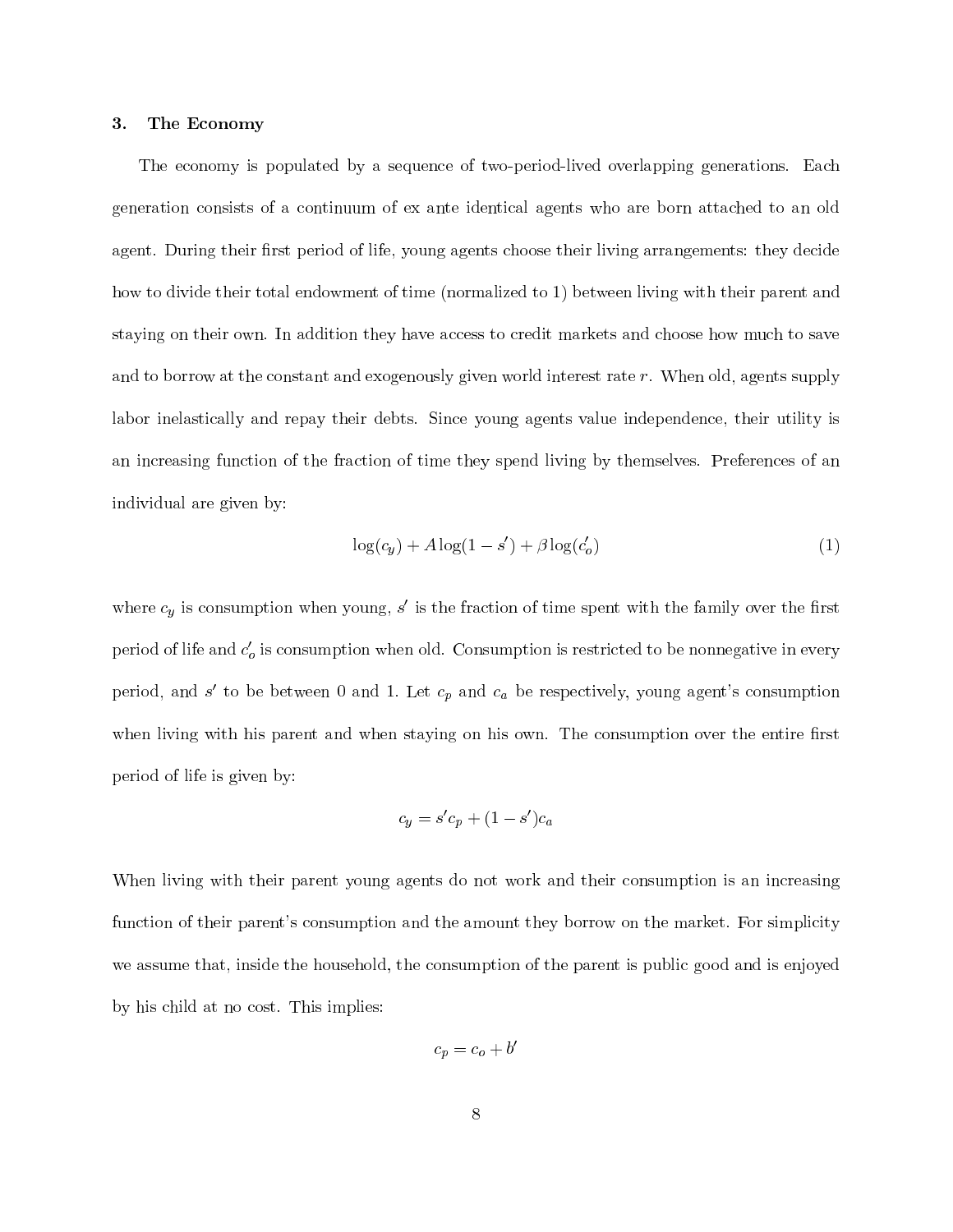where  $c_o$  is the parent's consumption in the current period and b' is the amount borrowed on the market.

The decision of young agents to move out the parental house and live on their own coincides with the decision to supply labor on the market, so that the consumption of a young agent living by himself, is financed with labor income and by borrowing on the market:

$$
c_a = w_y + b'
$$

where  $w_y$  is young workers' market wage.

The consumption good is produced by a large number of firms that hire young and old workers. Each agent in the economy may be productive or unproductive and the fraction of productive agents in each generation is equal to  $p$ . The productivity of an agent is revealed when the agent is old.

The constant returns to scale technology available to the firms is summarized by:

$$
F(n'_y, n_p, n_u) = pn'_y + zn_p
$$

where  $n'_y$  denotes the labor input provided by young workers,  $n_p$  and  $n_u$  denote, respectively, the labor input provided by productive and unproductive old agents employed in a given period and  $z > 1$  is a constant that captures differences in productivity between young and old productive workers<sup>3</sup>. Unproductive workers do not contribute to production. Since firms cannot identify productive young workers, only a fraction  $p$  of their total labor input is transformed into output.

<sup>&</sup>lt;sup>3</sup>This assumption implies that agents face a steep lifetime consumption profile.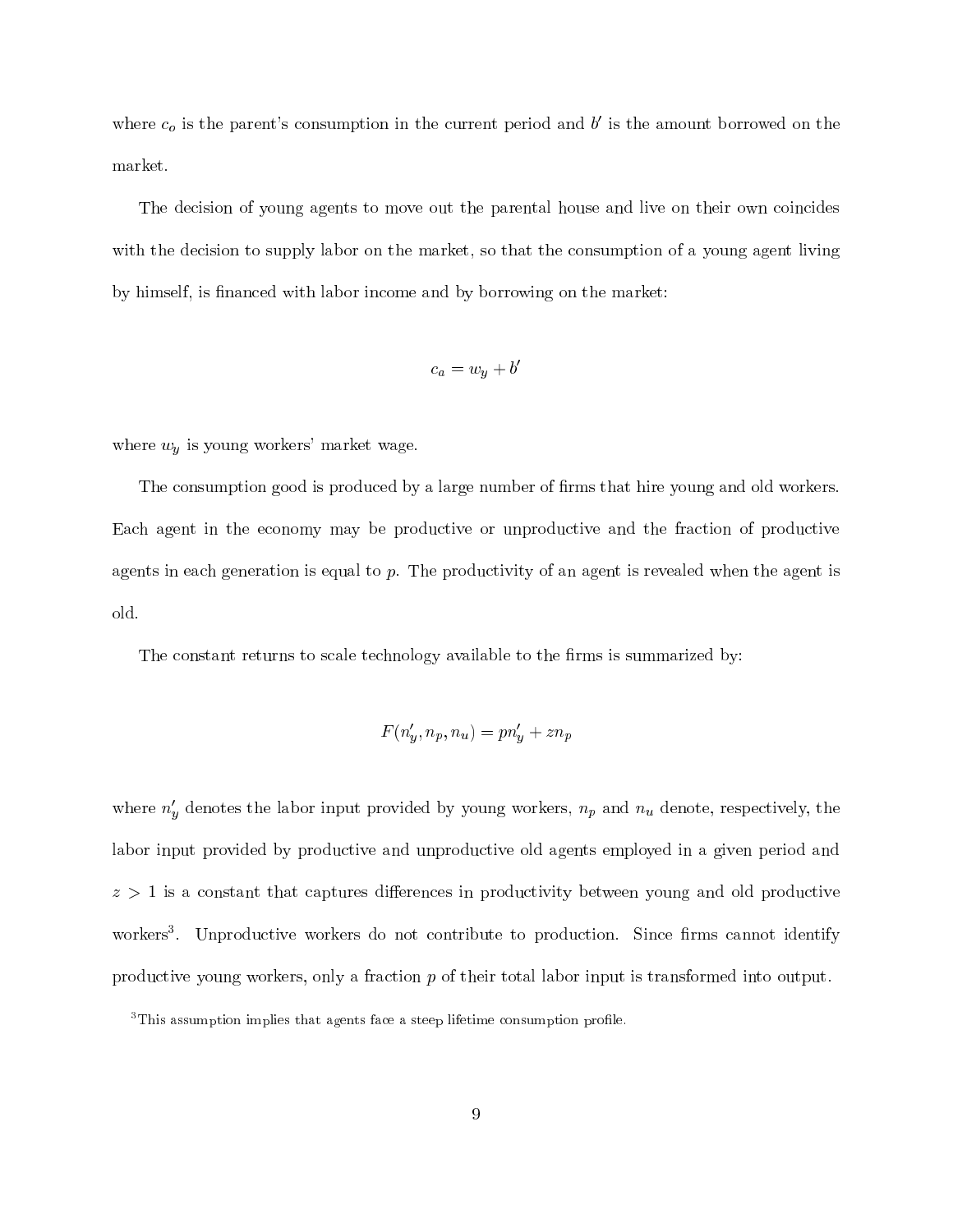The policy we consider is one that protects the employment of old unproductive workers. In particular, the employment protection policy of degree  $\theta$ , where  $\theta \in [0,1]$  imposes the following constraint on the firing decision of the firms: if an old worker has worked for a firm for a fraction  $n_y$  of the previous period, then the firm has to retain that worker and pay him the market wage for a fraction  $\theta n_y$  of the current period, regardless of his productivity. Apart from the presence of the policy, labor markets are competitive.

In the following section we analyze the steady state consequences of a constant and exogenously given degree of employment protection for two different economies: one in which young agents cannot borrow and one in which they can intertemporally transfer any amount of resources at the world interest rate  $r$ .

Since this work focuses on the intergenerational effects of employment protection and abstracts from intragenerational considerations, we assume that young agents have access to competitive markets where they can sign contracts to insure against the risk of turning out unproductive in the second period of their lives.

### 3.1. Firm's problem

The presence of the policy makes the problem of the firm dynamic: the firm in every period decides the labor demand of young and old workers subject to the constraint imposed by the policy. We denote the state variable for the firm by  $n_y$ , namely the time worked by young workers in the previous period. The protection policy of level  $\theta$  implies the following constraint on a firm that hired young workers for a fraction  $n_y$  of the previous period:

$$
n_u \ge (1 - p)\theta n_y. \tag{2}
$$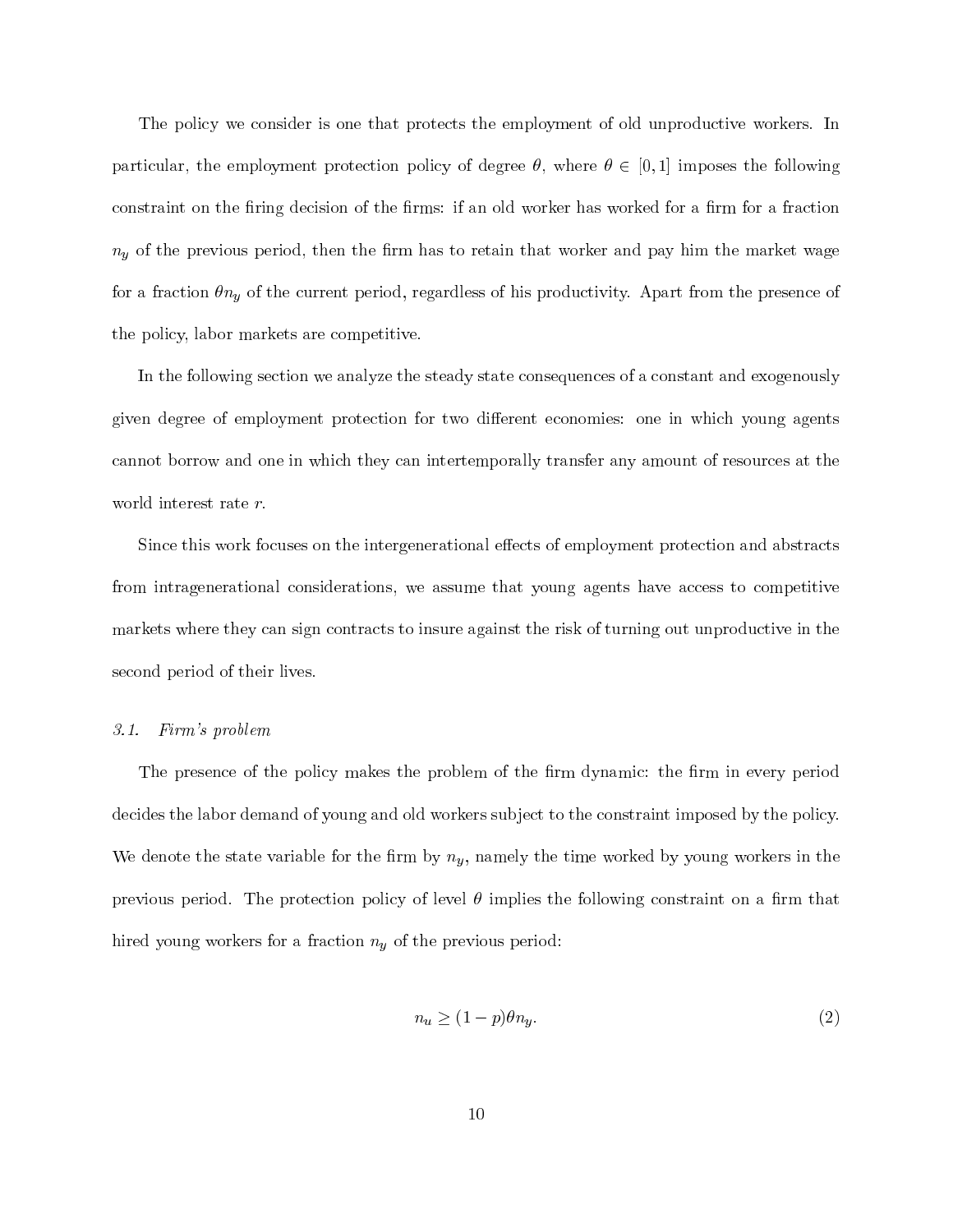To understand (2) note that a fraction  $(1 - p)$  of the young workers hired in the previous period turn out to be unproductive. The firm has to keep these old unproductive workers for at least a fraction of time  $\theta n_y$ . This implies that the total labor input from unproductive old workers has to be at least as large as their fraction in the population  $(1 - p)$  times the fraction of time they work  $\theta n_y$ .

Given factor prices  $w_y$ ,  $w_o$  and  $w'_o$ , the world interest rate r and an exogenously given constant policy  $\theta$ , the firm's maximization problem can be written as:

$$
W(n_y; \theta) \tag{3}
$$
  
= 
$$
\max_{n'_y, n_u, n_p} \left[ F(n'_y, n_p, n_u) - w_y n'_y - w_o (n_p + n_u) \right] + \frac{1}{1+r} W(n'_y; \theta)
$$

subject to  $(2)$ .

Since firms will never willingly hire unproductive workers, constraint (2) binds and we can substitute for  $n_u$  in (3). Assuming an interior solution, the first order and envelope conditions imply:

$$
w_y = p - \frac{1}{1+r}(1-p)\theta w'_o
$$
 (4)

$$
w_o = z \tag{5}
$$

Equation (4) shows that the employment protection policy  $\theta$  reduces the equilibrium wage of young workers below their current marginal product by an amount equal to the expected loss from the worker next period. This loss is equal to the present value of the difference between total cost of the worker in the future and the corresponding output. At this wage the firm hires any number of young workers.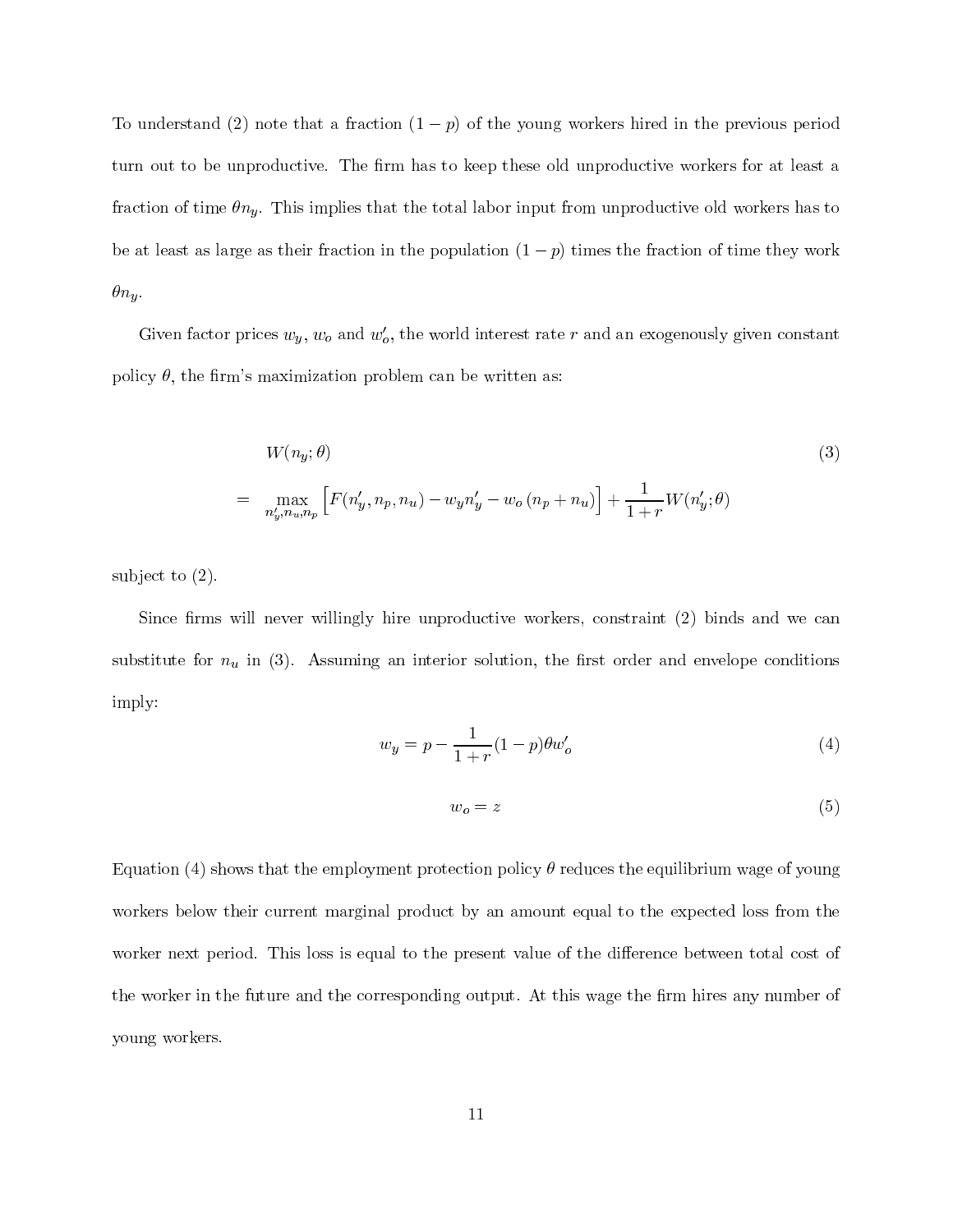#### $3.2.$ Consumer's problem

In the second period of life old agents supply labor inelastically and repay their debts. Also, agents' productivity is revealed. This implies that a fraction  $p$  of them are productive, work the entire period, and earn a wage  $w_o$  while a fraction  $(1-p)$  are unproductive and thus work and earn a wage only for a fraction  $\theta(1-s)$  of the period, where  $(1-s)$  is the fraction of time the agents worked when young. Since young agents have access to markets where they can insure against the risk of turning out unproductive, optimal insurance and zero profit condition for the insurance company imply that old agents labor income net of the insurance payments is equalized across productive and unproductive workers and is equal to:

$$
w_o \left[ p + (1 - p)\theta(1 - s) \right] \tag{6}
$$

Young agents choose the fraction of time they live with their parent and the amount to borrow on the market. Each young agent faces a borrowing limit of  $\bar{b}$ . The individual states of a young agent are  $s$  and  $b$ , namely the labor supply and the level of debt of his parent in the previous period. Given prices  $w_y$ ,  $w_o$  and  $w'_o$ , the world interest rate r and the level of protection policy  $\theta$ , optimal decision rules for the current young are functions for living arrangement  $s'(s,b;\theta)$  and borrowing  $b'(s, b; \theta)$  that solve:

$$
V(s, b; \theta) = \max_{s', b'} \log(c_y) + A \log(1 - s') + \beta \log(c'_o)
$$

s.t. 
$$
c_o = w_o [p + (1 - p)\theta(1 - s)] - (1 + r)b
$$
 (7)

 $c_y = s'c_o + (1 - s')w_y + b'$  $(8)$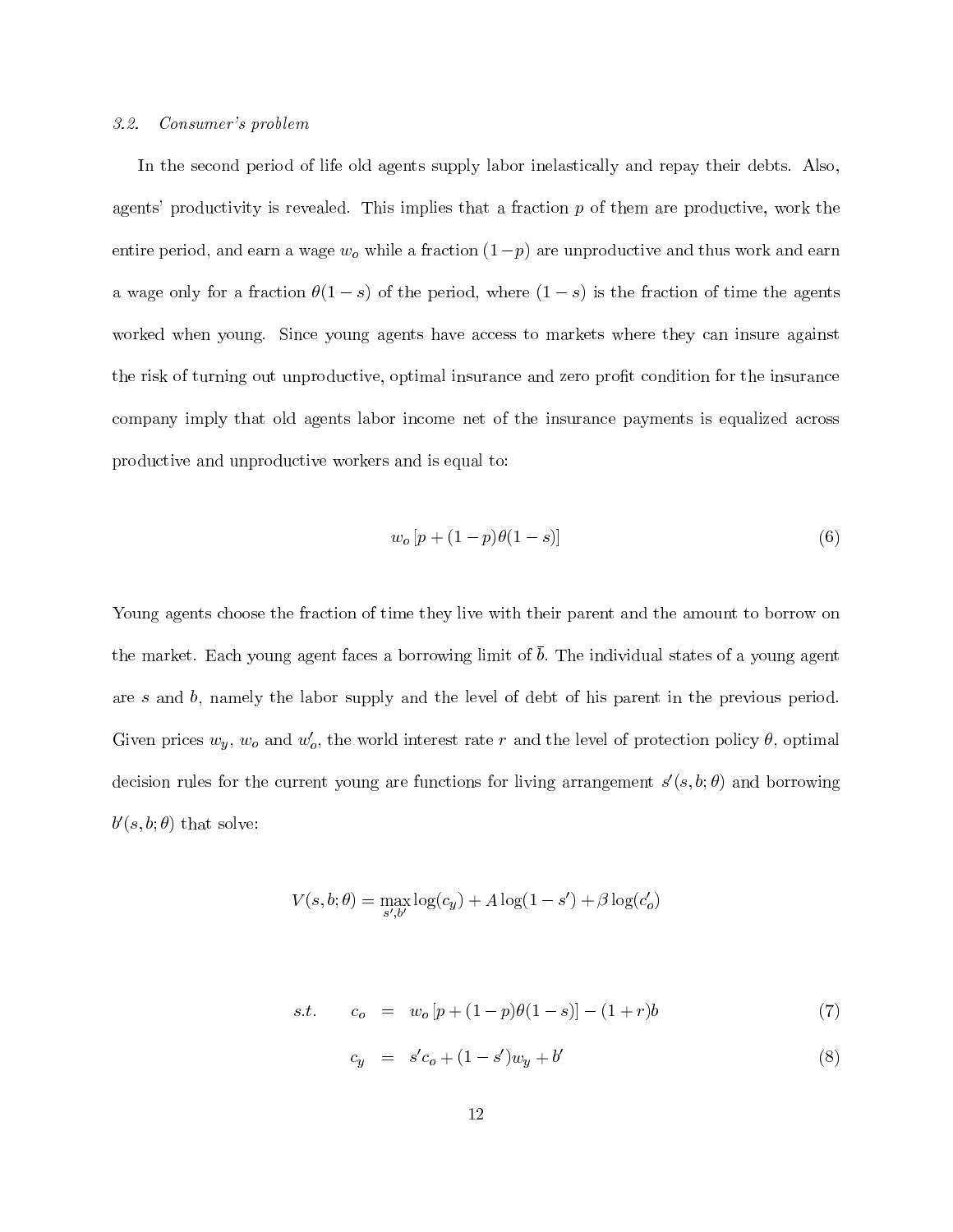$$
c_y \ge s'c_o
$$
  
\n
$$
s' > 0 \t b' < \overline{b}
$$
\n(9)

Young agents enjoy the consumption of their parent at no cost when living with him. Constraint (7) gives the level of consumption of an old agent who worked for a fraction of time s and borrowed b during his youth. This is equal to his labor income net of the insurance payments (equation  $(6)$ ) minus the cost of his debt. When living on their own young agents supply labor on the market at the wage  $w_y$ . In addition agents have access to credit markets where they can borrow up to a limit  $\bar{b}$  at the interest rate r. Constraint (8) gives total consumption during the first period of life while constraint (9) prevents young agents from carrying their parent's consumption into the future. Since young agents face a steep income profile  $(z > 1)$  this constraint will never be binding in equilibrium. The consumption of a young agent next period,  $c'_{o}$  is obtained by updating 7.

The first order and envelope conditions imply:

$$
\frac{[c_o - w_y]}{c_y} \leq \frac{A}{(1 - s')} + \beta \frac{w'_o (1 - p)\theta}{c'_o} = if \ s' > 0 \tag{10}
$$

$$
\frac{1}{c_y} \ge \beta \frac{(1+r)}{c_o'} \qquad \qquad = if \ b' < \overline{b} \tag{11}
$$

Equation (10) shows the trade off young agents face when deciding their living arrangements: by living with their parent young agents increase their current consumption but lose in terms of both independence and future consumption since the policy guarantees a level of future employment that is proportional to current labor supply.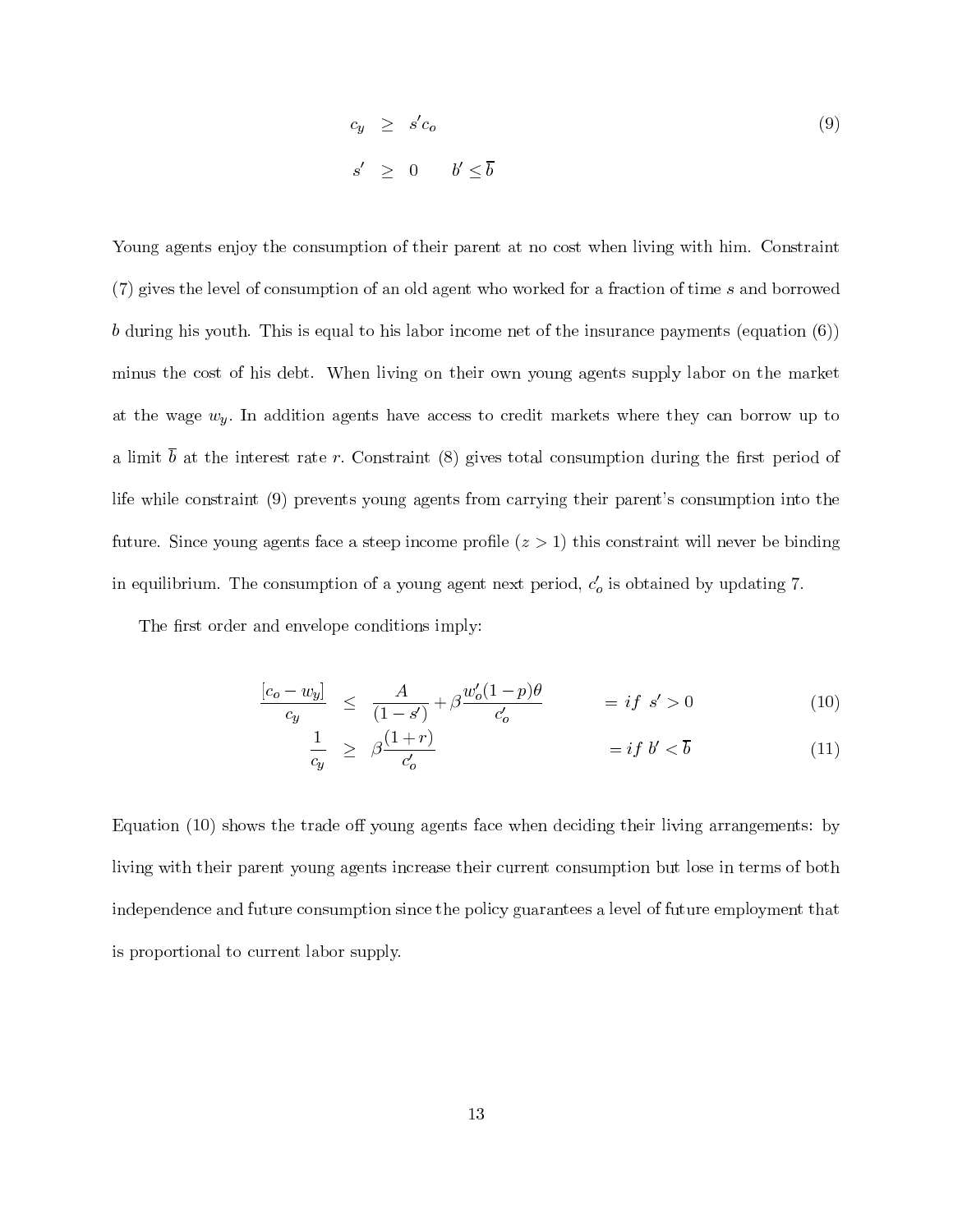#### Equilibria for a given policy 4.

DEFINITION 1: An equilibrium, for a given degree of protection  $\theta$ , consists of consumer pol $icy \ functions \ s'(s,b;\theta), \ b'(s,b;\theta) \ and \ value \ function \ V(s,b;\theta), \ firms \ policy \ functions \ n_y'(n_y;\theta),$  $n_p(n_y; \theta)$ , and value function  $W(n_y; \theta)$ , wages  $w_y$ ,  $w_o$ ,  $w'_o$ , interest rate r that satisfy: i) the consumers' problem, ii) the firms' problem, iii) labor markets clearing

$$
n_y'(n_y; \theta) = 1 - s'(s, b; \theta) \tag{12}
$$

$$
n_p(n_y; \theta) = p,\tag{13}
$$

 $iv)$  resource constraint:

$$
c_o + (c_y - sc_o) = F(n'_y, n_y, n_u) + b' - b
$$

Note that in equilibrium all young agents (measure 1) supply labor for a fraction  $1-s$  of the period, while a measure  $p$  of old productive workers supply labor full time.

Given the linearity of the technology, it follows that every equilibrium associated to a positive level of employment is characterized by prices that are constant over time and equal to:

$$
w_o = z \tag{14}
$$

$$
w_y = p - \frac{1}{1+r}(1-p)\theta z \tag{15}
$$

For semplicity, in the analysis that follows we set  $\beta = 1/(1+r) = 1$ .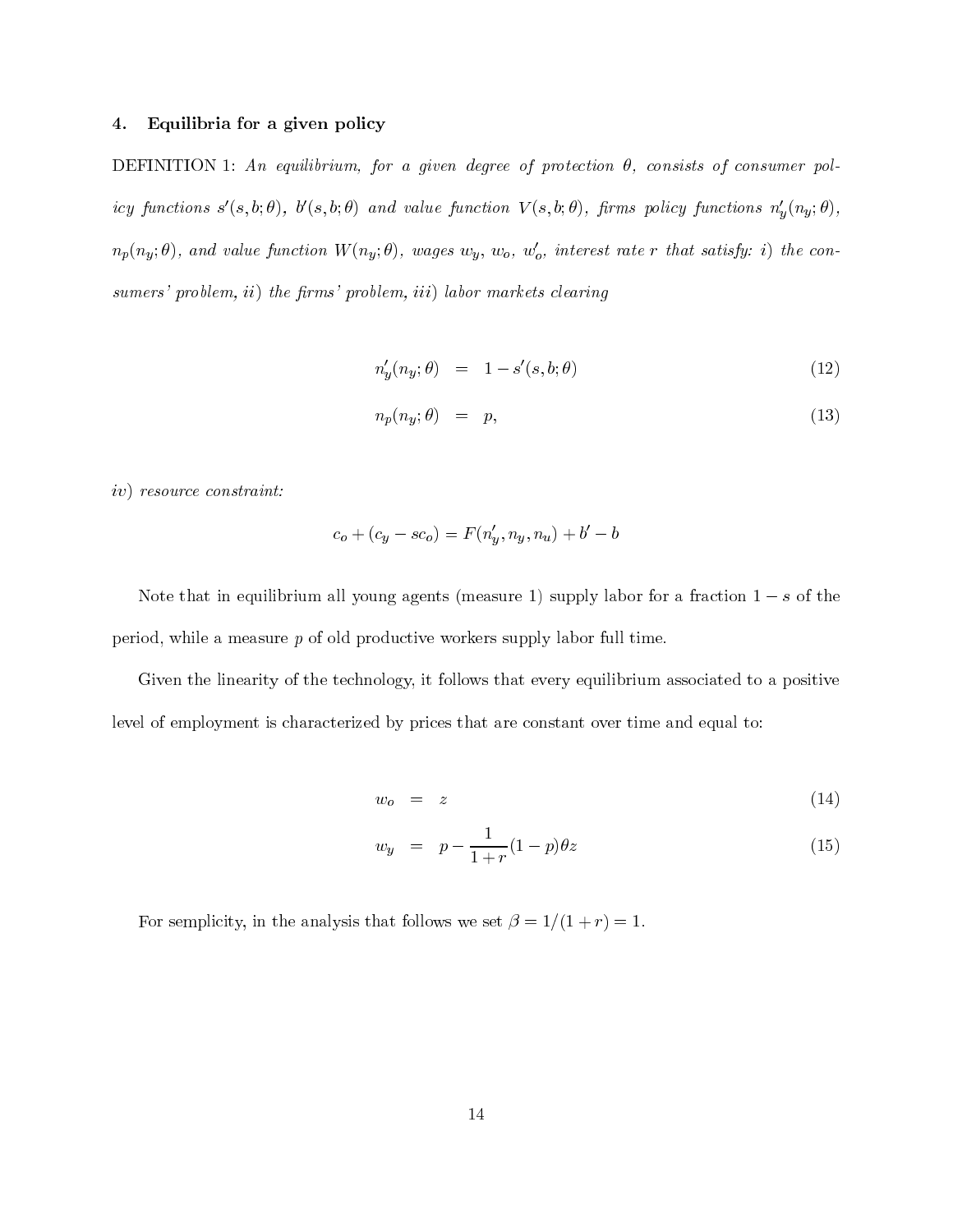#### $\angle 4.1.$ The economy with no borrowing

In this section we consider the economy with no borrowing, so that  $\bar{b} = 0$ . We first show that there is a unique steady state for this economy and then we analyze the effects of a once and for all policy change on steady state allocation and welfare. In particular we show that the fraction of time young agents spend living with their parents is an increasing function of the degree of employment protection and we derive conditions under which a steady state associated to a positive degree of protection yields higher welfare than the steady state with no protection.

### $4.1.1. Steady state$

A steady state for this economy is an equilibrium together with a value for s such that  $s'(s) = s$ . Assumption (1):  $z > A + 1$ .

This assumption is sufficient to guarantee that for every  $\theta \in [0,1]$  the steady state solution for  $s'$  is interior. Intuitively it guarantees that the young will spend some time at home by making the relative gain of staying at home  $(z)$  larger than the relative cost  $(A)$ .

### **PROPOSITION 1:** There exists a unique steady state for this economy.

*Proof.* The equilibrium wages are given by equations (14) and (15) where  $r = 0$ . At these wages firms hire any number of young workers. Moreover, all productive old workers are employed full time while the unproductive ones work for a fraction of time  $\theta s$ . The consumption of an old agent who has worked  $s$  in the previous period is then given by:

$$
c_o = z \left[ p + (1 - p)\theta(1 - s) \right] \tag{16}
$$

Combining assumption  $(1)$  and equation  $(10)$  we can rewrite the first order condition for the con-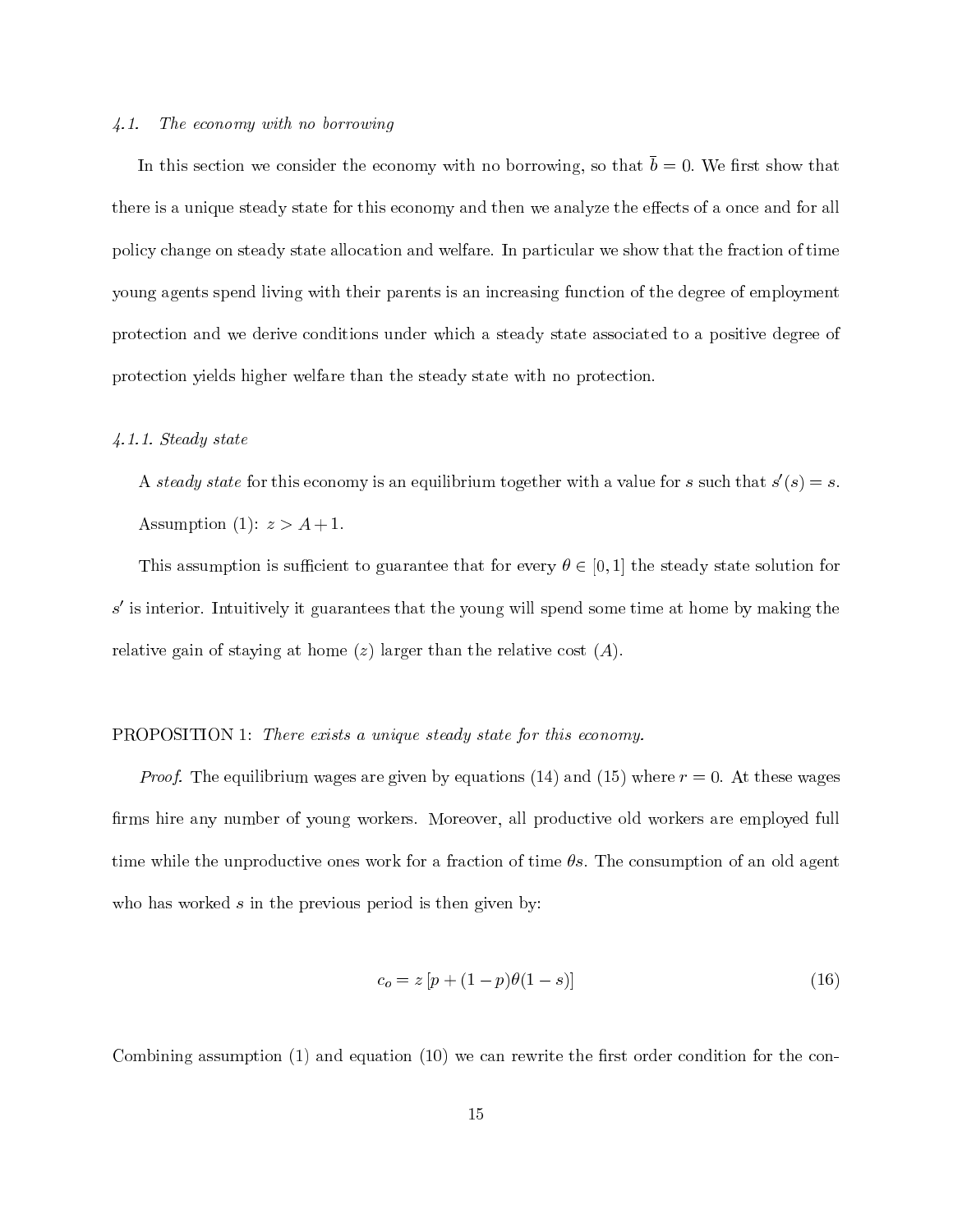sumer's problem as:

$$
\frac{[c_o - w_y]}{c_y} = \frac{A}{(1 - s)} + \frac{w_o (1 - p)\theta}{c_o}
$$
\n(17)

If we substitute equations  $(14)$ ,  $(15)$  and  $(16)$  in equation  $(17)$  then a solution to this equation is a steady state.

Assumption (1) guarantees that if  $s = 0$  the left hand side of this equation is greater than the right hand side. It is also easy to show that there exists an s sufficiently close to 1 such that the right hand side is greater than the left hand side. Existence follows from continuity. Uniqueness follows from the fact that the right hand side is strictly increasing in s while the left hand side is strictly decreasing in  $s$ .

 $QED.$ 

### 4.1.2. Comparative Statics

I now examine how changing the amount of employment protection affects both the living arrangements of the young generation and welfare.

**PROPOSITION** 2: The fraction of time young agents spend at home living with their parent is an increasing function of the degree of employment protection; i.e.,  $\partial s/\partial \theta$  is positive.

*Proof.* We rewrite equation  $(17)$  as

$$
\frac{[c_o - w_y]}{c_y} - \frac{w_o(1-p)\theta}{c_o} = \frac{A}{(1-s)}
$$
\n(18)

the right hand side of this equation is increasing in s and does not depend on  $\theta$ . Taking the derivative of the left hand side of (18) with respect to  $\theta$  we obtain that, up to a positive constant,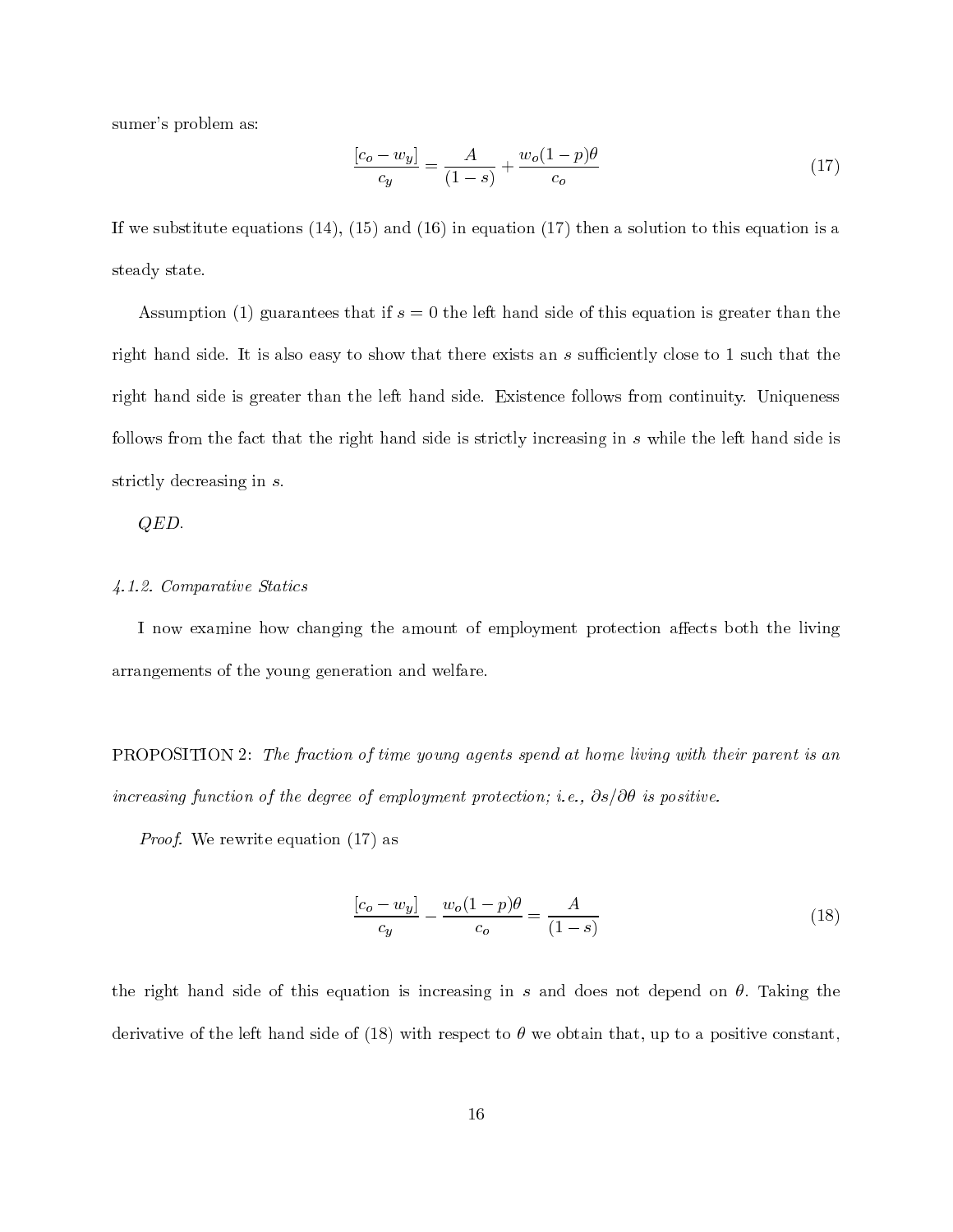the derivative is equal to:

$$
\frac{zp + (1-s)p}{c_y^2} - \frac{zp}{c_o^2} \tag{19}
$$

since this expression is always positive, it follows that an increase in  $\theta$  induces an increase in the steady state value of s.

 $QED.$ 

Intuitively, an increase in degree of employment protection has two effects on the trade off faced by young agents. The first term of (19) shows that an increase in  $\theta$  decreases the labor supply of young agents, by making living with the parents more attractive since the introduction of the policy decreases the wages of the young from (15) and increases the consumption of the old from (16). On the other hand, the second term shows that agents may want to increase their labor supply since they realize that the more they supply labor when young the more they are protected when old. Given that agents face a steep lifetime consumption profile, they value an increase of their consumption when young more than an increase in consumption in the second period. It follows that the first effect dominates and the optimal fraction of time spent living with the family increases.

We consider next the change in welfare when employment protection is introduced.

PROPOSITION 3: If A and z satisfy the condition:  $A < \frac{z-1}{z}$  then locally increasing protection from 0 increases steady state welfare. That is, the steady state level of utility  $U(\theta)$  is increasing in  $\theta$  starting from  $\theta = 0$ .

*Proof.* Under the condition  $A < \frac{z-1}{z}$  assumption (1) is satisfied, so s is positive. The change in total utility can be written as the sum of the change in utility when young and the change in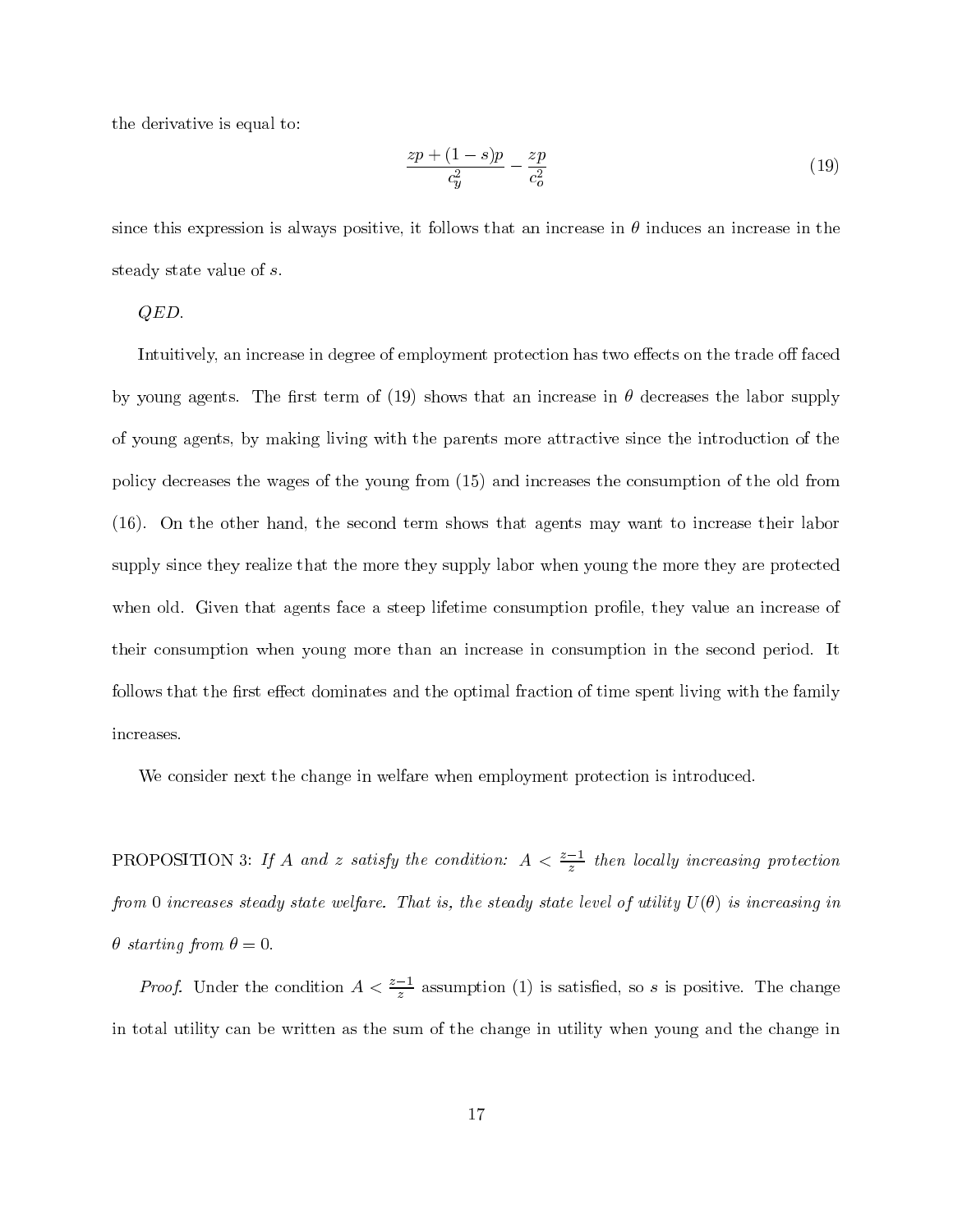utility when old:

$$
\frac{\partial U}{\partial \theta} = \frac{1}{c^y} \frac{\partial c^y}{\partial \theta} + \frac{1}{c^o} \frac{\partial c^o}{\partial \theta}.
$$
\n(20)

Clearly, from (16) in a neighborhood of  $\theta = 0$  the consumption of the old is locally increasing in  $\theta$ with:

$$
\frac{\partial c^o}{\partial \theta} = z(1 - p)(1 - s). \tag{21}
$$

and so the utility of the old is increasing. From the consumer's budget constraint:

$$
\frac{\partial c^y}{\partial \theta} = \left[ s \frac{\partial c^o}{\partial \theta} + (1 - s) \frac{\partial w^y}{\partial \theta} \right].
$$
\n(22)

The policy has two opposing effects on the consumption of the young. On the one hand it has a positive effect since it increases the consumption of the parent that, because of its public good nature, increases the consumption of the young agent for the fraction of time he spends living with him. On the other hand the policy depresses the wage of the young since:

$$
\frac{\partial w^y}{\partial \theta} = -z(1-p). \tag{23}
$$

and thus decreases consumption proportionately to the fraction of time the young agent lives on his own.

At  $\theta = 0$  we have:

$$
co = zp
$$
  

$$
s = \frac{z - 1 - A}{(1 + A)(z - 1)}
$$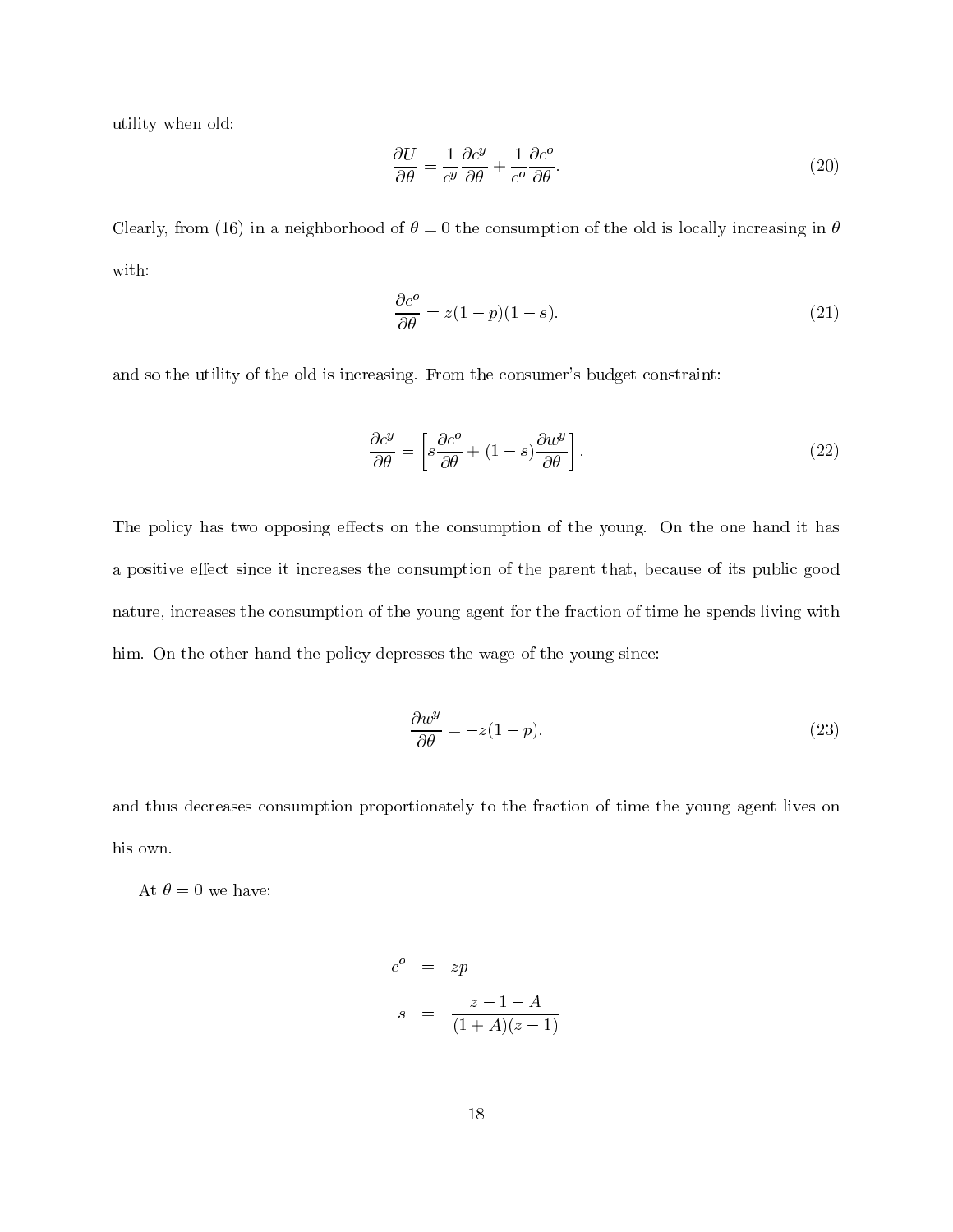Substituting these expressions in (8) gives  $c^y = zp/(1 + A)$ . Substituting (21)-(23) and these expressions into  $(20)$  gives

$$
\frac{\partial U}{\partial \theta} = \frac{(1-p)(1-s)}{p} \left[ 1 - \frac{Az}{(z-1)} \right]
$$

which is positive as long as  $(z-1)/z > A$ .

 $QED.$ 

The basic idea is that in this economy an increase in the level of protection has two opposing effects. Since parent's consumption is a public good which can be consumed by the child at zero cost, in equilibrium it is underprovided. In steady state, employment restrictions reduce wages of young workers and increase those of old workers. With borrowing constraints, a steeper wage profile induces a steeper consumption profile. This has two opposing effects on welfare: a positive effect, due to the increase of the consumption of the old, and a negative effect coming from the reduction in consumption smoothing. The positive effect is captured by the first term in (22) and is proportional to the time the child lives with his parent while the negative effect is captured by the second term in (22) and is proportional to the time the young agent spends on his own. This implies that the higher the fraction of time the young agent lives at home at  $\theta = 0$ , the more he gains from the protection of his parent's job and the less he loses from the reduction of his wage.

For given A, that is for a given disutility from staying at home, the fraction of time the young chooses to live with his parent is an increasing function of  $z$ , that is the differential productivity of the old. Thus, if z is sufficiently high, the young lives with his parent most of the time and, at worst, loses relatively little from the policy. Notice that endogenous living arrangement decisions reinforces the positive effect of the policy. When agents face a steeper wage profile they decide to live with their parents longer in order to smooth consumption and this in turn increases the gains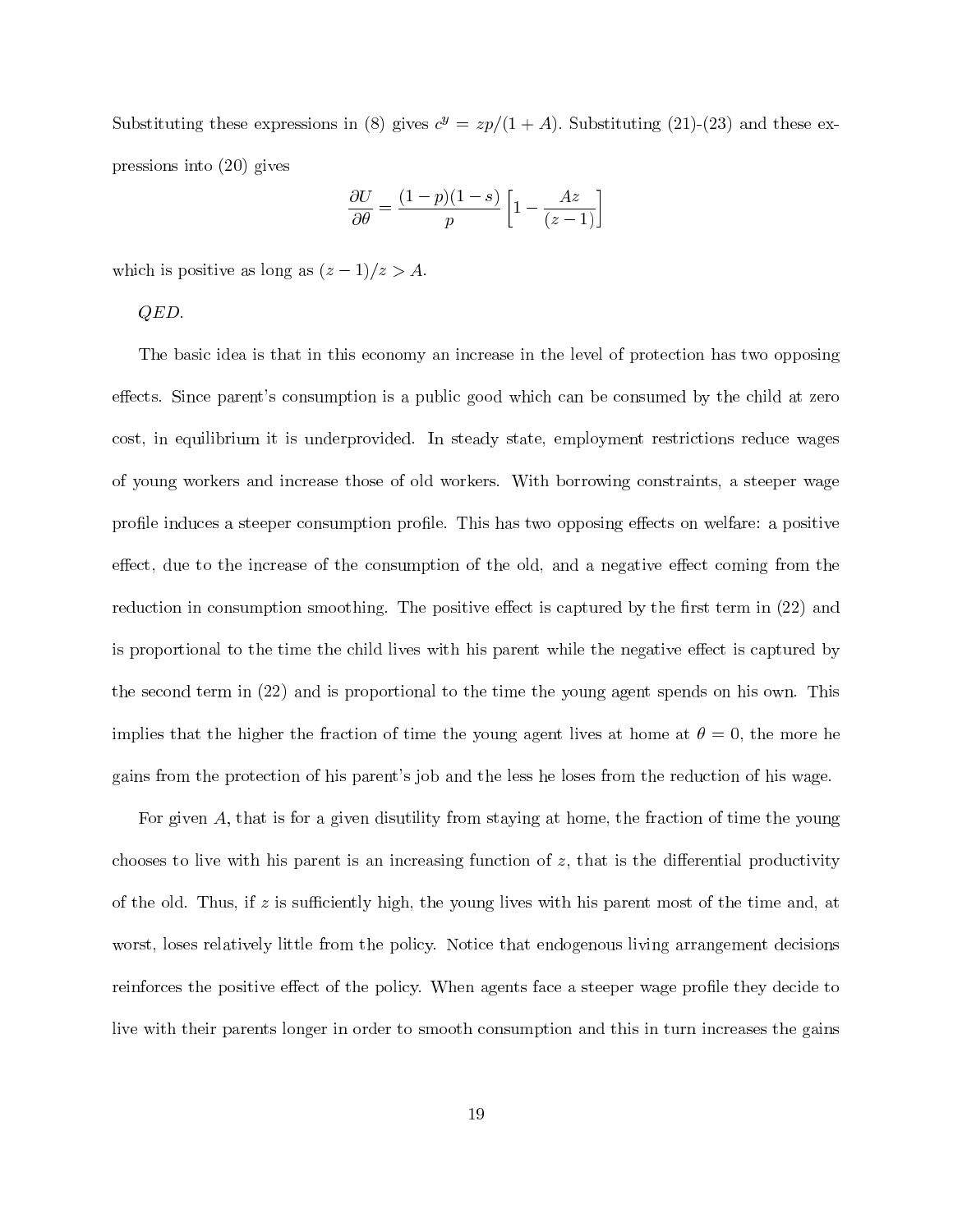from a higher consumption of old agents.

We fix  $p = 0.9<sup>4</sup>$ . Figure (4) plots the total utility of a representative generation as a function of the degree of employment protection for the case in which  $\frac{z-1}{z} \geq A$ . Figure (5) shows that welfare is decreasing for  $\frac{z-1}{z} < A$ . In this case young agents spend relatively little time at home and thus the negative effect of the policy dominates.

### $4.2.$ The economy with nonbinding borrowing constraints

Consider next an economy in which the borrowing constraint  $b' < \overline{b}$  never binds. I first show that there exists a unique steady state. I then show that increasing protection leads young people to borrow more but does not change their decision of living arrangements and their welfare.

### $4.2.1. Steady state$

A steady state for this economy is an equilibrium together with a value for  $(s, b)$  such that  $s'(s, b) = s$  and  $b'(s, b) = b$ .

Since the borrowing constraint does not bind the young agent's problem can be written:

$$
\max_{c_y, c'_o} \log(c_y) + A \log(1 - s') + \log(c'_o)
$$
  
s.t.  

$$
c_y + c'_o = s'c_o + (1 - s')w_y + z (p + (1 - p)\theta(1 - s'))
$$
  

$$
c_y \geq s'c_o
$$

<sup>4</sup>This implies an equilibrium unemployment rate for old workers equal to 10% in the case with no policy.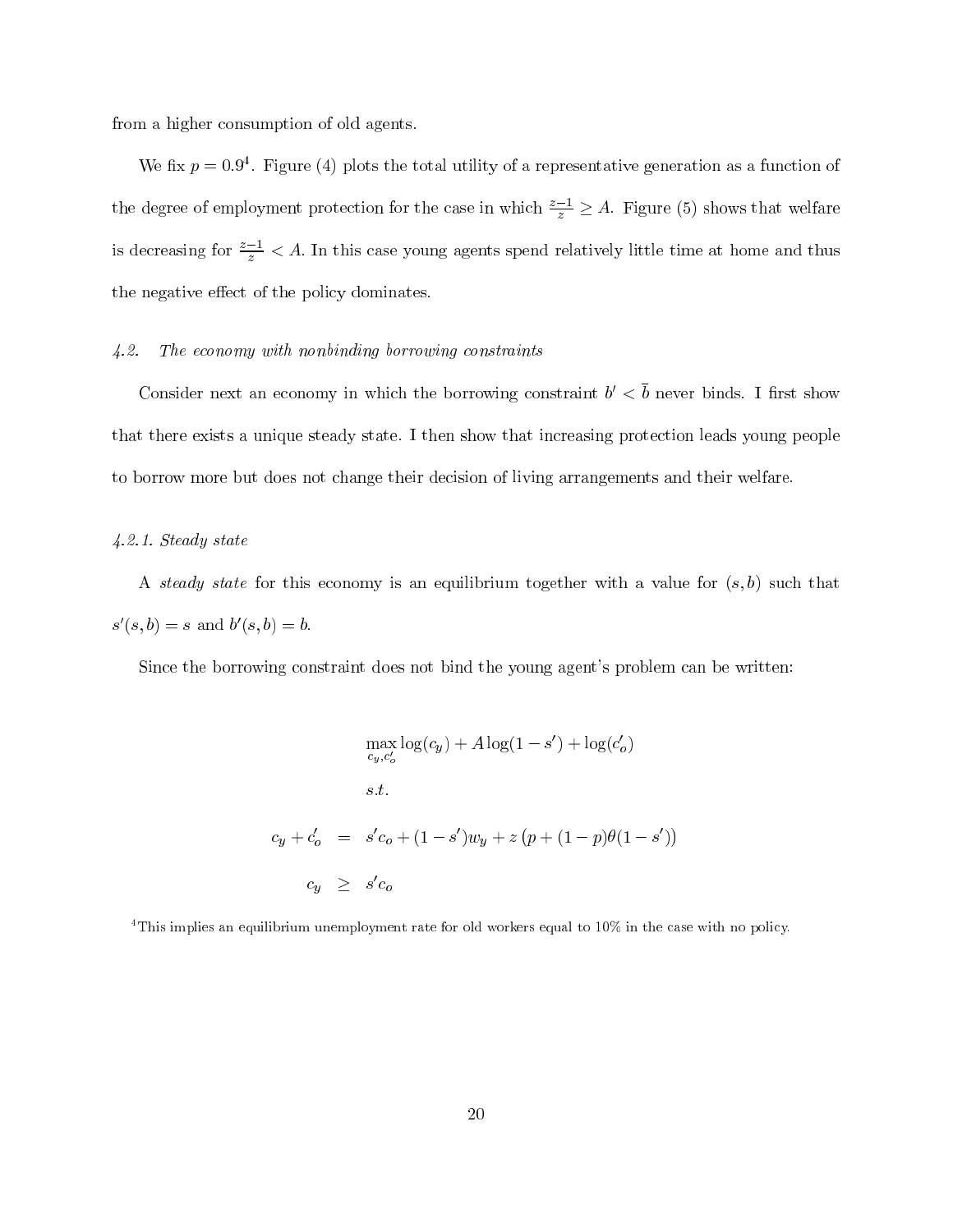the solution to this problem yields the following optimal decision rules for  $s'$ ,  $c_y$  and  $c'_\sigma$ 

$$
s = \begin{cases} \frac{z-1-A-Az}{z-1-A} & \text{if } A < \frac{z-1}{z+1} \\ 0 & otherwise \end{cases}
$$
 (24)  

$$
c_y = c_o = \begin{cases} \frac{zp}{1+A} & \text{if } A < \frac{z-1}{z+1} \\ \frac{p(z+1)}{2} & otherwise \end{cases}
$$

The amount of borrowing is found by subtracting consumption of the old agents from their income and it is given by:

$$
b = z (p + (1 - p)\theta(1 - s)) - c_o.
$$

## 4.2.2. Comparative Statics

I now examine how changing the amount of employment protection affects both the decision rules of the young and welfare.

**PROPOSITION** 4: The fraction of time young agents spend at home living with their parent is independent from the degree of employment protection, while the amount they borrow is an increasing function of the policy, so that  $\partial s/\partial \theta$  is zero and  $\partial b/\partial \theta$  is positive for all parameter values.

From equations  $(24)$  and  $(25)$  it is immediate that consumption, living arrangements and welfare do not depend on the level of policy  $\theta$ , while the amount of borrowing depends positively on the policy and

$$
\frac{\partial b}{\partial \theta} = z(1-p)(1-s)
$$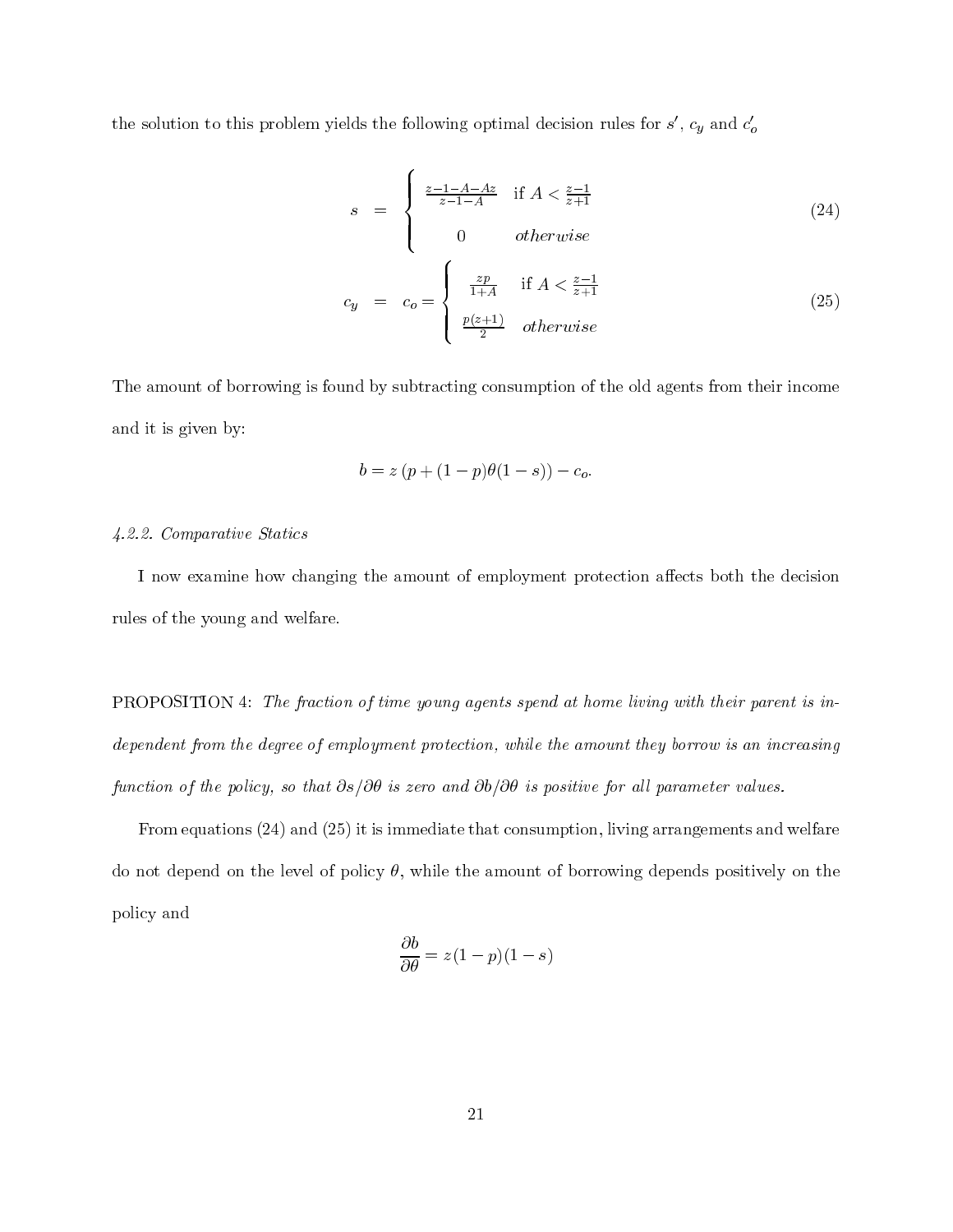Intuitively an increase in  $\theta$  induces a steeper wage profile without affecting the total amount of resources and therefore its effect on consumption and living arrangements are completely undone by an increase in borrowing.

PROPOSITION 5:  $\forall A$  such that  $A < \frac{z-1}{z}$  the introduction of a positive degree of protection is not welfare increasing in the unconstrained economy.

This result follows directly from propositions  $(3)$  and  $(4)$  and is illustrated in Figure  $(6)$ .

### Comparing the two economies  $\angle 4.3.$

An important difference between the two economies is the employment level of young agents. Since in the non borrowing economy the only available way of smoothing consumption is to live at home, young agents optimally choose to work less than what they would work in the borrowing economy for all parameters values. This result is summarized in the following proposition.

**PROPOSITION** 6: More young people are employed in the economy with borrowing, that is:

$$
1 - s_b > 1 - s \qquad \forall \theta \in [0, 1]
$$

where  $1-s_b$  is the fraction of young people that are employed in the unconstrained economy and  $1-s$  is the same fraction in the constrained economy.

Proof.

We have established that s is increasing in  $\theta$  while  $s_b$  does not depend on  $\theta$ . It is thus sufficient to show that  $s_b < s$  when  $\theta = 0$ . We divide the space of parameters in two regions,  $z - 1 > A > \frac{z-1}{z+1}$ and  $0 \leq A < \frac{z-1}{z+1}$ . In the first region for  $\theta = 0$   $s_b = 0$  while  $s > 0$ . In the second region in  $\theta = 0$  we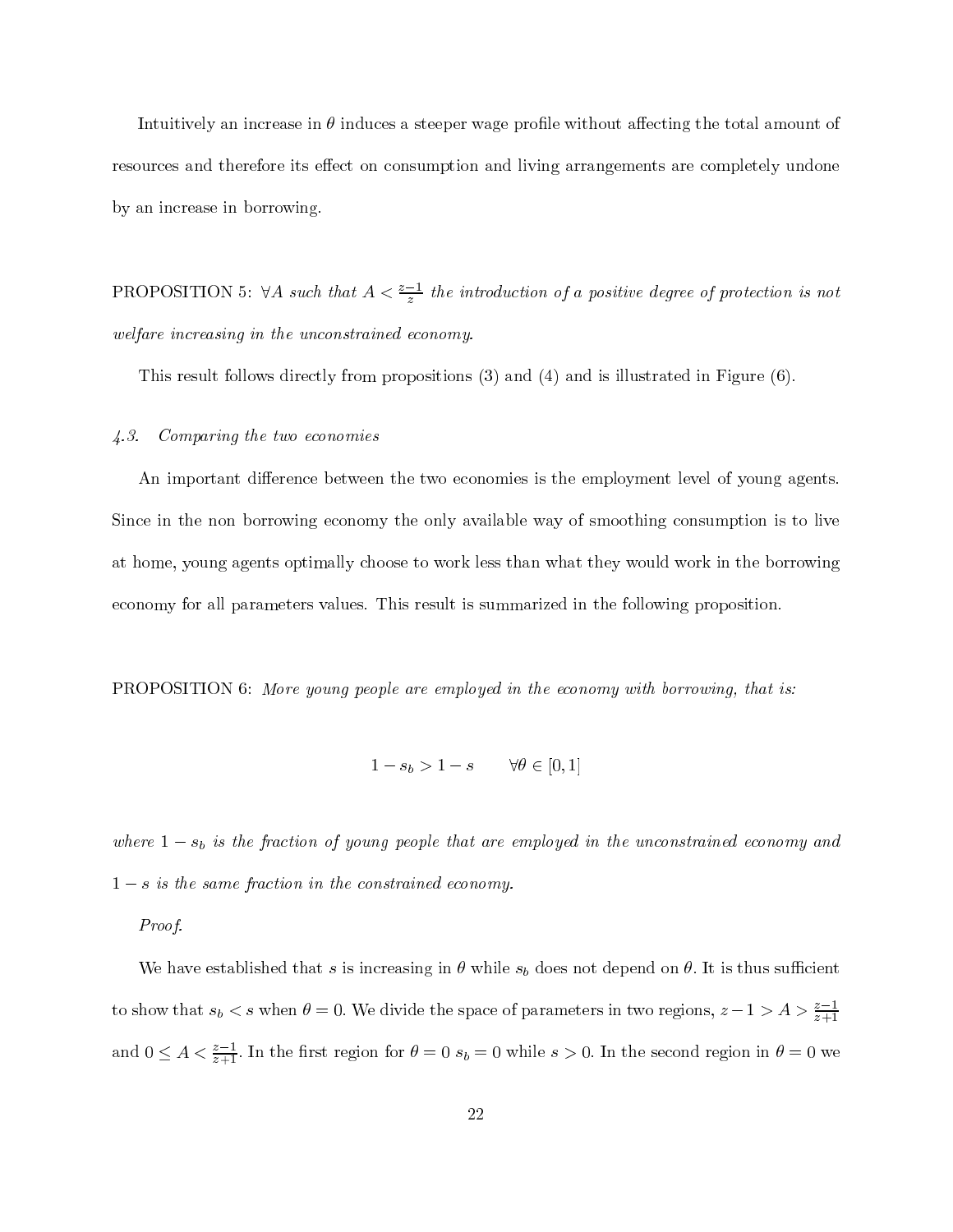have that

$$
s_b = \frac{z - 1 - A - Az}{z - 1 - A} < \frac{z - 1 - A}{z - 1 - A + Az} = s
$$

 $QED.$ 

A consequence of the previous result is that in the economy with borrowing constraints young agents live longer with their parents and thus welfare gains from introducing the policy are larger.

### Political Equilibrium 5.

In this section the employment protection policy is endogenized and emerges as the outcome of a political process. Every period, young and old agents bargain over the degree of employment protection that is to be introduced. In particular, the political process is described by Nash bargaining among the two generations and if the agents do not reach an agreement, no policy is introduced.

This choice stems from the limitations that a voting mechanism has in the environment just described. A majority voting scheme would imply that, in a conflict between young and old, the most numerous class would have all the power in the government, leading to extreme outcomes. On the other hand bargaining is well suited to analyze the conflict between two large groups that fully realize the costs of concessions to the other party.

Let us denote with  $\Theta(N_y, B)$  the function that assigns a level of protection policy given the aggregate states  $N_y$  (aggregate employment of the young in the previous period) and  $B$  (aggregate debt of old agents). We assume that agents and firms use the function  $\Theta$ , together with the law of motion for the aggregate states, to formulate expectations on future policies. Let's first consider the problem of the young agents

$$
V^{y}(N_{y}, n_{y}, B, b; \theta) = \max_{s' \ b'} \log(c_{y}) + A \log(1 - s') + \beta \log(c'_{o})
$$
\n(26)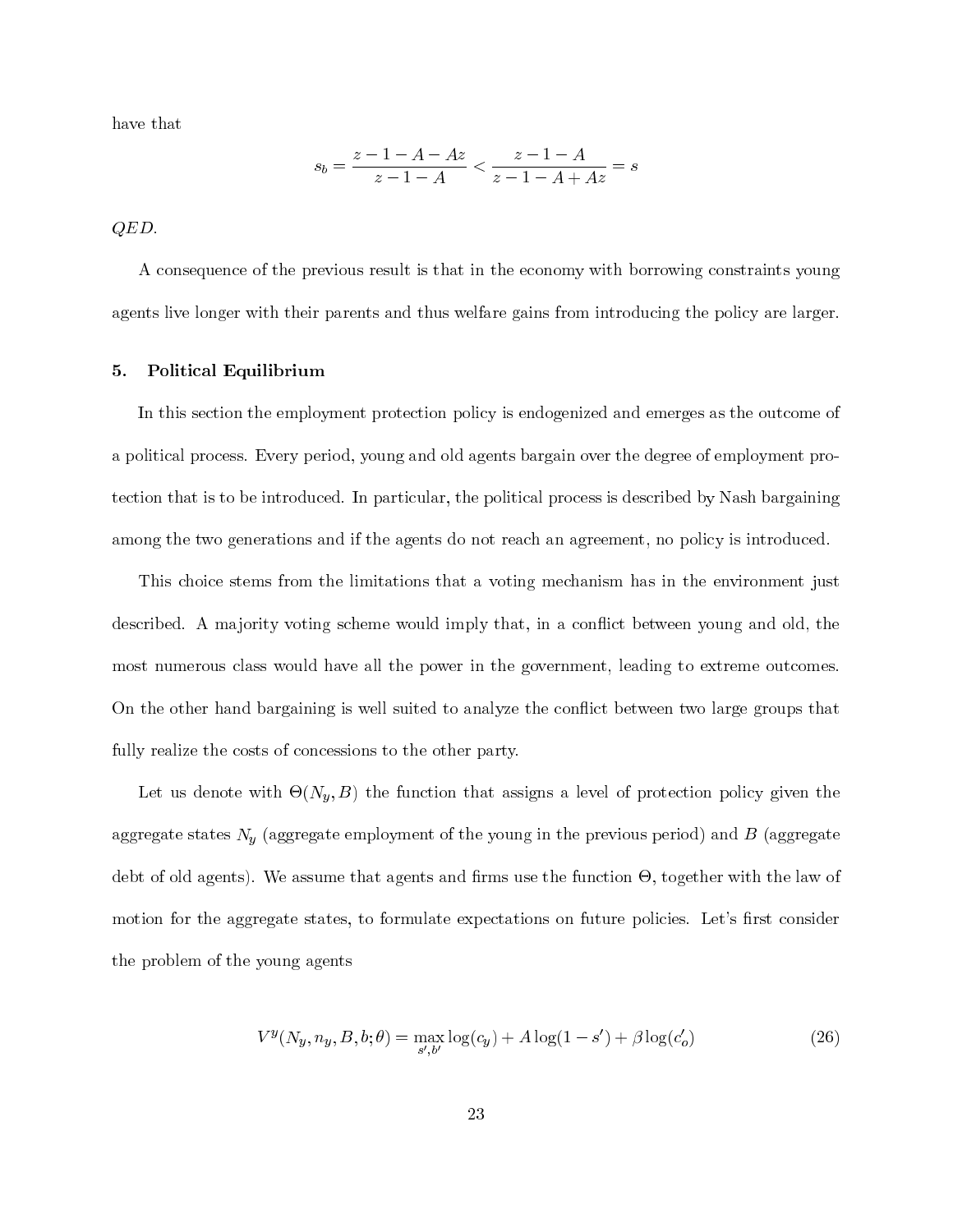s.t. 
$$
c_y = s'c_o + (1 - s')w_y(\theta') + b' - T/2
$$

$$
c_o = w^o [p + (1 - p)\theta n_y] - b - T/2
$$

$$
N'_y = N'_y(N_y, B)
$$

$$
\theta' = \Theta(N_y, B)
$$

$$
T = F(N'_y, N_p, N_u) - w_y N'_y - w^o (N_p + N_u)
$$

$$
s \geq 0 \t b \leq \overline{b}
$$

The utility of old agents is given by

$$
V^{o}(N_y, n_y, B, b, \theta) = \log(c_o)
$$
  

$$
c_o = w^{o}[p + (1 - p)\theta n_y] - b - T/2
$$
  

$$
T = F(N'_y, N_p, N_u) - w_y N'_y - w^{o}(N_p + N_u)
$$

We assume that the optimal  $\theta$  is the outcome of a negotiation between young and old agents and that the threat point of the negotiators is given by the no policy outcome. This implies that  $\theta$  is the solution of

$$
\max_{\theta} [V^y(N_y, N_y, B, B; \theta) - V^y(N_y, N_y, B, B; 0)]
$$
\n
$$
[V^o(N_y, N_y, B, B, \theta) - V^o(N_y, N_y, B, B, 0)]
$$
\n(27)

DEFINITION 2: A political equilibrium is a collection of value functions, decision rules, wage functions and law of motions for the aggregate states together with a function  $\Theta(N_y,B)$  that satisfy: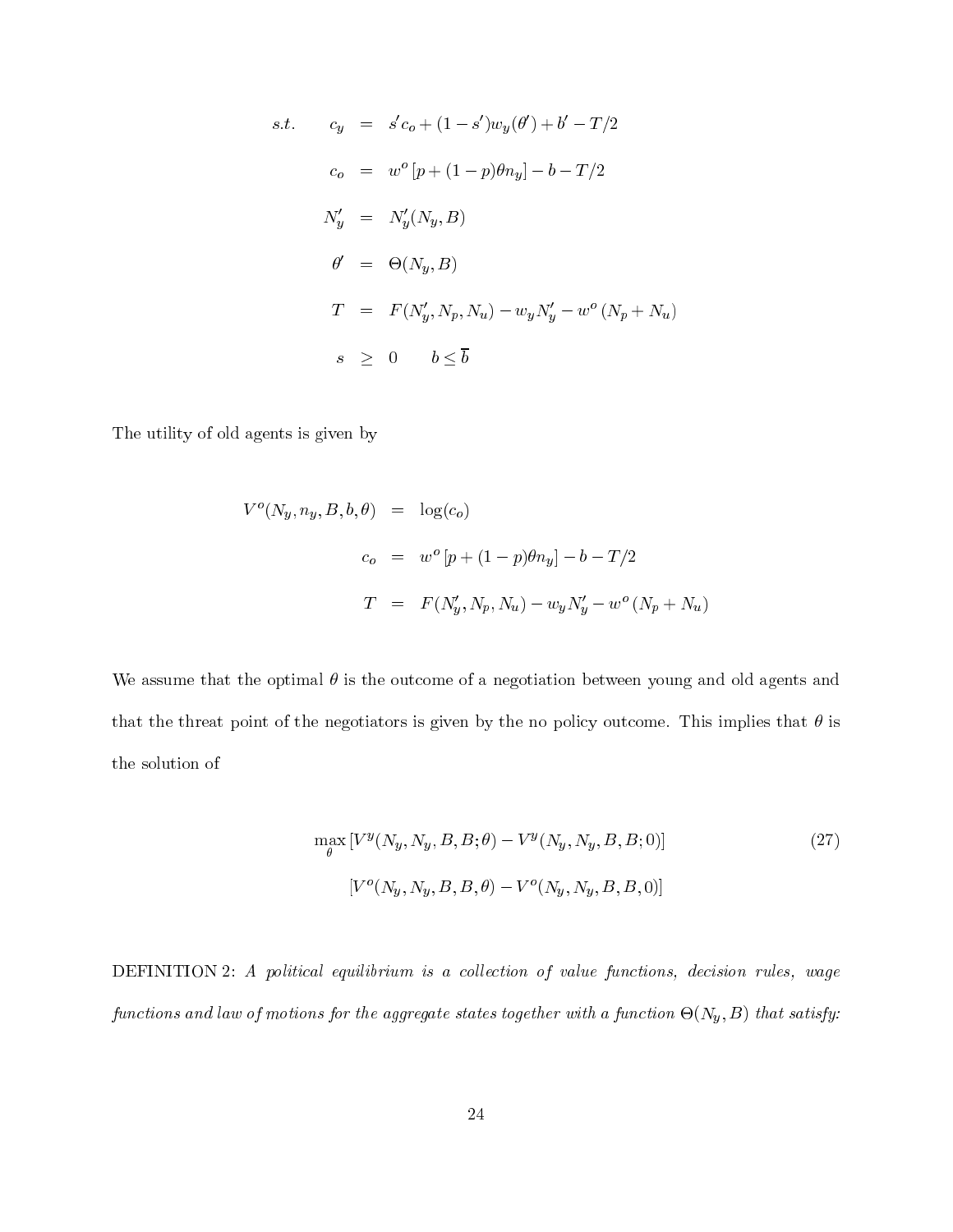- $\bullet$  the consumers' problem in (26)
- the consistency of individual and aggregate decisions, that is, the conditions

 $b'_{y}(N_{y}, N_{y}, B, B; \hat{\theta}) = B'_{y}(N_{y}, B; \hat{\theta})$  and  $1 - s(N_{y}, N_{y}, B, B; \hat{\theta}) = N'_{y}(N_{y}, B; \hat{\theta}).$ 

- $\bullet$  the firms' maximization problem in (3)
- $\bullet$  the bargaining problem in (27).

In figure 7 we report the time series for the equilibrium level of protection policy, living arrangements, youth and old employment for the economy with and without borrowing constraints while figure 8 shows the equilibrium path for total employment. The economy with borrowing constraints displays higher level of employment protection, lower level of youth employment, higher fraction of young people living at home and higher employment of old workers than the complete markets economy, as suggested by the cross-country evidence.

Moreover differences in employment protection are persistent while differences in living arrangements and youth employment increase over time. This result is consistent with the time series evidence and is due to the feed back of the policy on the family structure. Borrowing constraints induce a larger family size that makes the public good problem severe and the policy welfare improving. As a result a positive degree of employment protection is introduced. The introduction of the policy reduces the equilibrium wage of young agents and increases the income of the old generation, so that living with the parents becomes relatively more attractive for young agents. This effect induce young people to live even longer with their parents and generates further potential gains from protection. This reinforcing mechanism implies that full protection is again chosen when the bargaining game is repeated.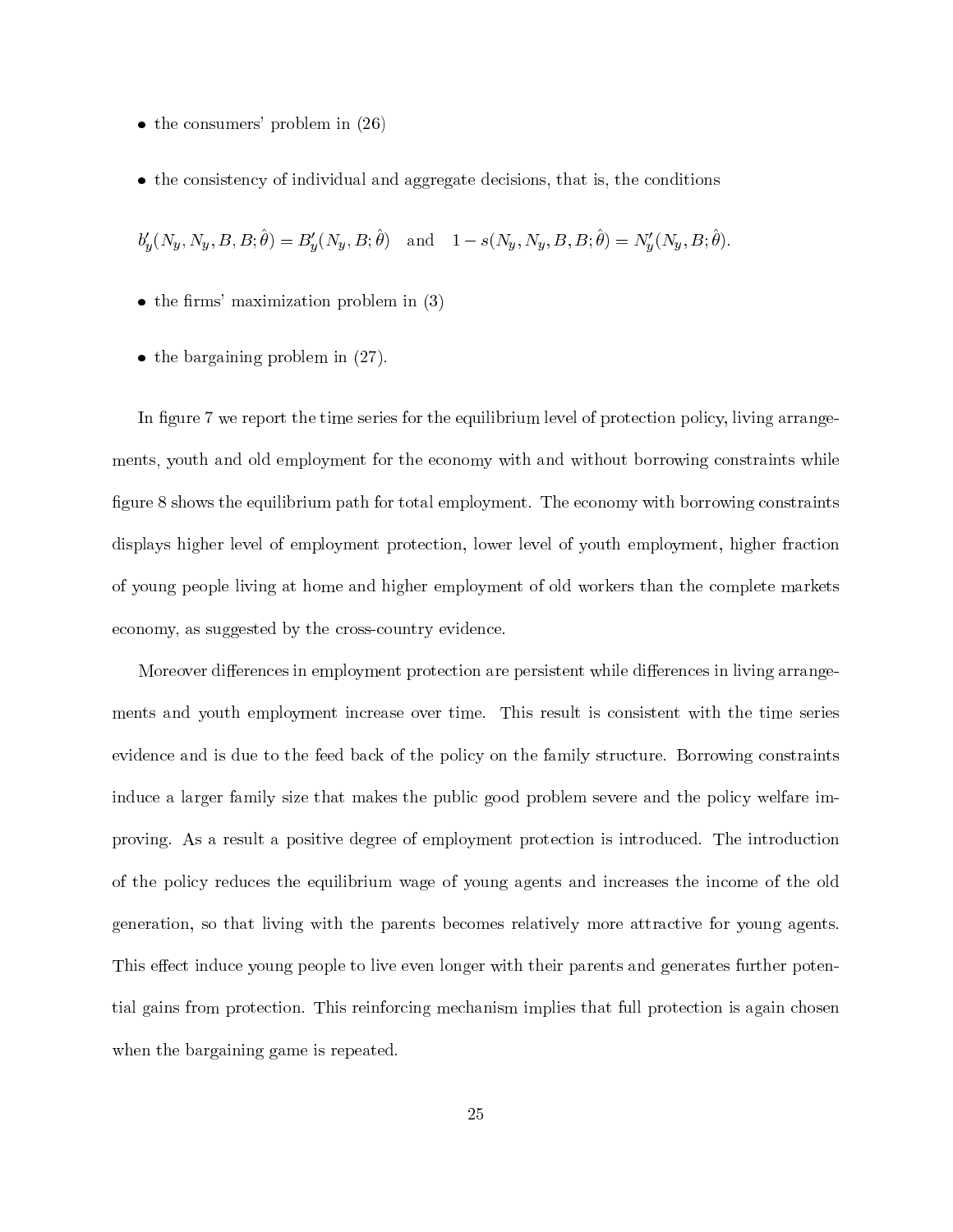#### 6. Conclusions

This paper provides an explanation of the large cross-country differences in labor market institutions that is based on the interaction between credit market imperfections and family structure. We document that countries characterized by high level of protection also display severe credit market imperfections and a high fraction of young people living at home. The framework we propose takes credit market imperfections as primitive and predicts that, in an economy with credit constraints, young agents, being unable to borrow, choose to live with their parents longer in order to smooth consumption. Since consumption inside the household has a public good component, a policy that increases the income of the old generation can be welfare improving and these potential gains are larger in countries characterized by a larger family size. Protection policies induce a transfer of resources from the young to the old generation that, in the presence of credit market imperfections, implies a steeper consumption profile over the lifetime. It follows that in countries where credit market imperfections are more severe young people live with their parents longer and employment protection is welfare improving, while has no effect on consumption in a complete markets economy. Moreover, once the policy is introduced, young agents, facing a steeper income profile, choose to live even longer with their parents in order to smooth consumption, thereby further increasing the welfare gains from protection. A specific model, in which the employment protection policy endogenously emerges as the outcome of a repeated dynamic bargaining game between young and old generations, predicts patterns for protection policies, living arrangements and employment of young and old agents that are qualitatively consistent with the cross country and time series evidence.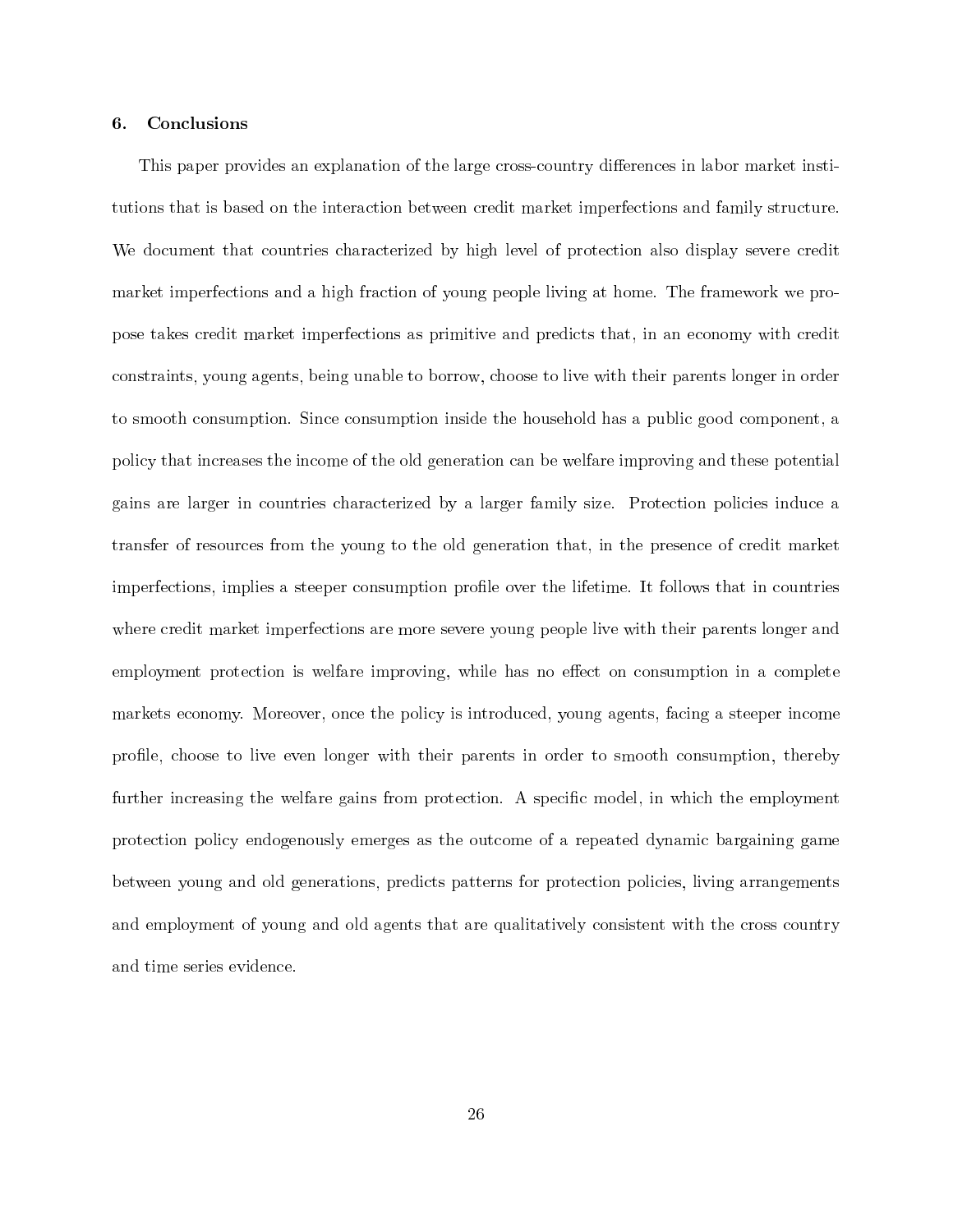### References

- [1] Alvarez, F. and Veracierto M., 1999. "Firing Taxes and Temporary Contracts in an Equilibrium Search Model", Mimeo, Federal Reserve Bank of Chicago.
- [2] Alvarez, F. and Veracierto M., 1998. "Search, Self-Insurance and Job Security Provisions", Working Paper 98-2, Federal Reserve Bank of Chicago.
- [3] Bassetto, M., 1999. "Political Economy of Taxation in an Overlapping-Generation Economy", Mimeo, Northwestern University.
- [4] Bentolilla, S. and Bertola, G., 1990. "Firing Costs and Labour Demand: How Bad is Eurosclerosis?", Review of Economic Studies, 57, 381-402.
- [5] Bertola, G., 1990. "Job Security, Employment, and Wages", European Economic Review, 34, 851-79.
- [6] Billari F. and Ongaro, F., 1998. "The Transition to Adulthood in Italy. Evidence from Cross-Sectional Surveys", *Espace, Populations, Societes, 2, 165-179.*
- [7] Blanchard O. and Wolfers J., 1999, "The Role of Shocks and Institutions in the Rise of European Unemployment: The Aggregate Evidence", NBER Working Paper 7282
- [8] Di Tella R. and R, MacCulloch (1999), "The consequences of labor market flexibility: panel evidence based on survey data", Mimeo, Harvard Business School
- [9] Hassler, J., Rodriguez Mora, J.V., Storesletten, K. and Zilibotti, F., 1999. "Equilibrium Unemployment Insurance",. IIES, Stockholm School of Economics Working Paper.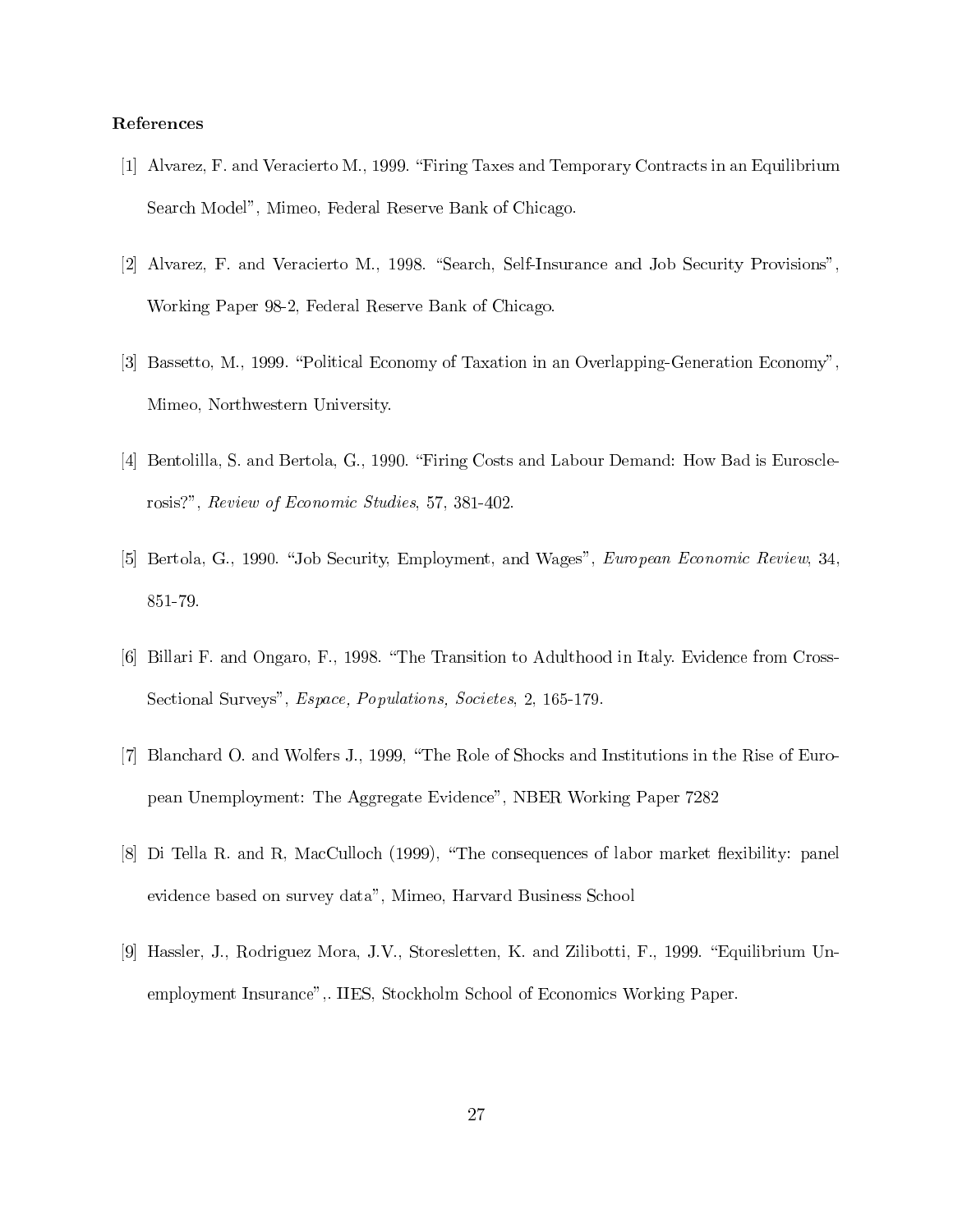- [10] Hopenhayn, H. and Rogerson R., 1993. "Job Turnover and Policy Evaluation: A General Equilibrium Analysis", Journal of Political Economy, 101, 915-938.
- [11] Fernandez, R. and Rogerson R., 1998. "Public Education and Income Distribution: A Dynamic, Quantitative Evaluation of Education-Finance Reform", American Economic Review, 88, 813-833
- [12] Jappelli T. and Pagano M., 1994. "Saving, Growth and Liquidity Constraints". Quarterly Journal of Economics, 83-109.
- [13] Krusell, P. and Rios-Rull, J.V., 1996. "Vested Interests in a Positive Theory of Stagnation and Growth". Review of Economic Studies, 63, 301-329.
- [14] Lazear, E., 1990. "Job Security Provisions and Employment", Quarterly Journal of Economics, 105, 699-726.
- [15] Lazear, E. and Michael R., (1980), "Family Size and the Distribution of Real Per Capita Income", American Economic Review, 70, 91-107.
- [16] Lundqvist, L. and Sargent, T., 1998. "The European Unemployment Dilemma". Journal of Political Economy, 106, 514-50.
- [17] Millard, S. and Mortensen, D., 1994. "The Unemployment and Welfare Effects of Labor Market Policy: A Comparison of the U.S. and the U.K". Mimeo, Northwestern University.
- [18] Nelson, J., (1988). "Household Economies of Scale in Consumption: Theory and Evidence". Econometrica, 56, 1301-1314.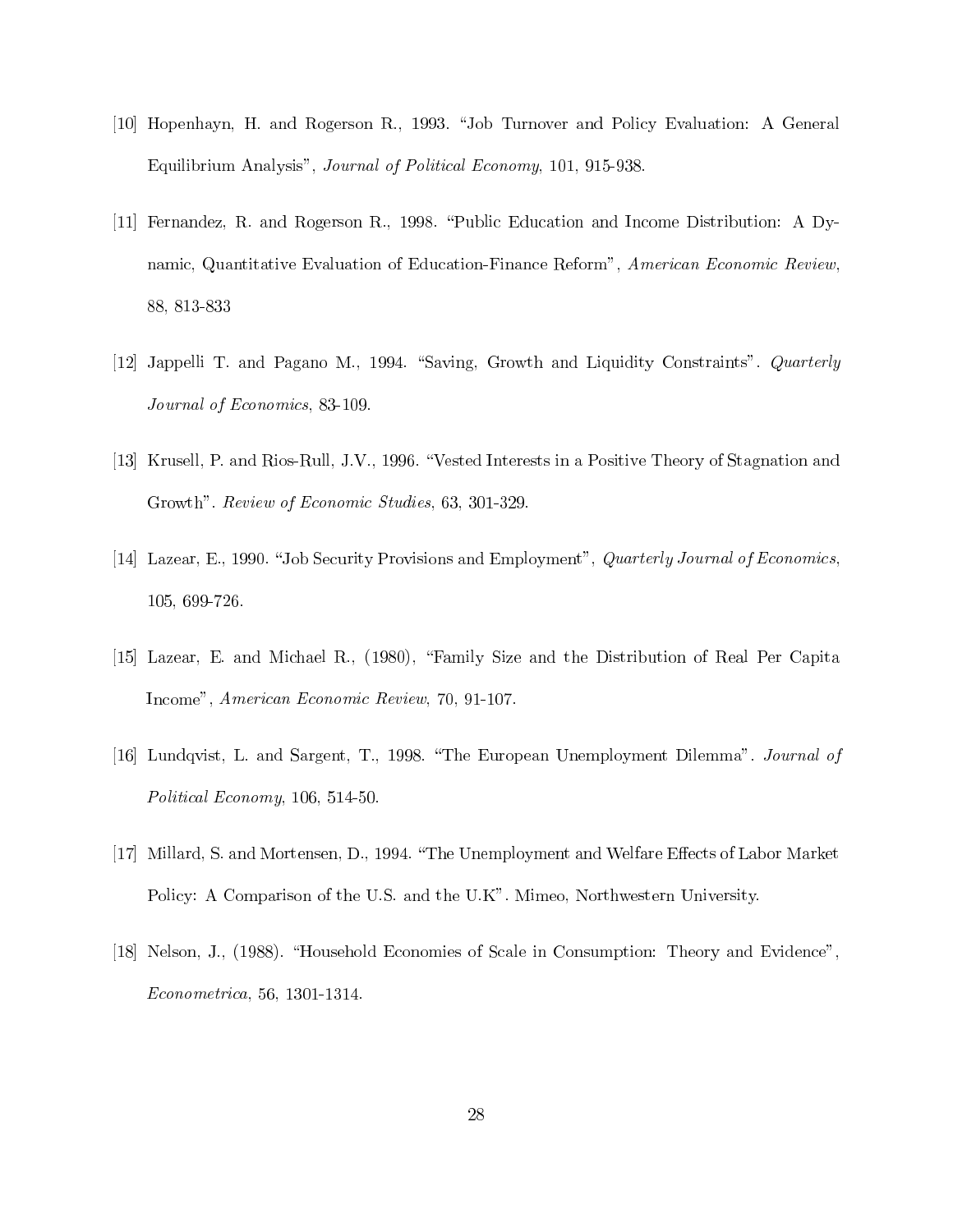- [19] Neumark D. and Wascher W., 1999. "A Cross-National Analysis of the Effects of Minimum Wages on Youth Employment",. NBER Working Paper, 7299.
- [20] Pallage S. and Zimmermann C., 1998. "Voting on Unemployment Insurance Generosity",. University of Quebec Working Paper No.64.
- [21] Saint-Paul, G., 1999. "The Political Economy of Employment Protection",. Universitat Pompeu Fabra Working Paper.
- [22] Wright, R., 1986. "The Redistributive Roles of Unemployment Insurance and the Dynamics of Voting". Journal of Public Economics, 31, 377-399.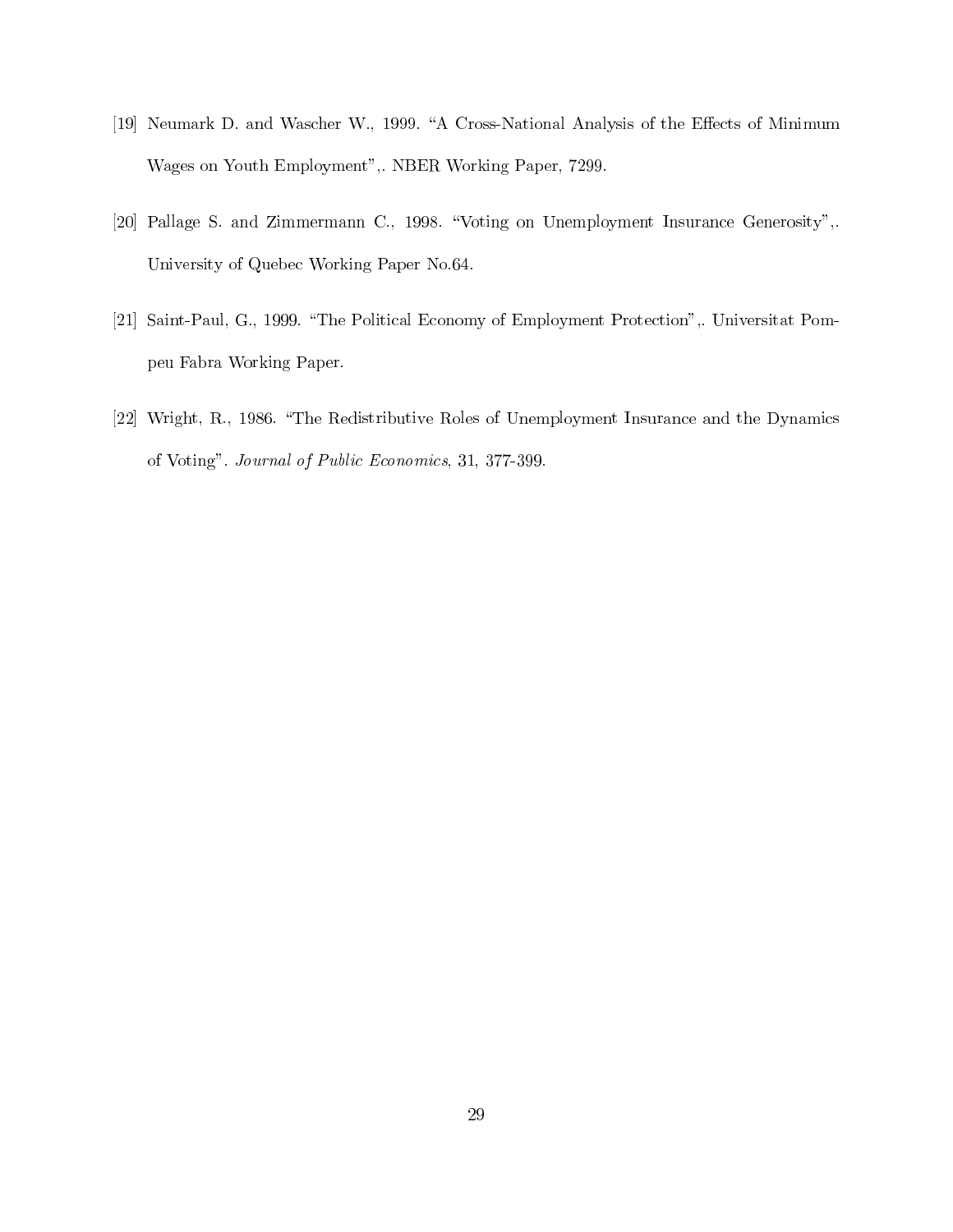## Tables and Figures

|                |       | Regular $Empl.a$ |       | Temp. Empl. $^b$<br>Overall |         | Overall |         |
|----------------|-------|------------------|-------|-----------------------------|---------|---------|---------|
|                | 1980s | 1990s            | 1980s | 1990s                       | 1980s   | 1990s   | average |
| Belgium        | 1.5   | 1.5              | 4.6   | 2.8                         | 3.1     | 2.1     | 2.60    |
| France         | 2.3   | 2.3              | 3.1   | 3.6                         | 2.7     | 3.0     | 2.85    |
| Germany        | 2.7   | 2.8              | 3.8   | 2.3                         | $3.2\,$ | 2.5     | 2.85    |
| Netherlands    | 3.1   | 3.1              | 2.4   | 1.2                         | 2.7     | 2.1     | 2.40    |
| United Kingdom | 0.8   | 0.8              | 0.3   | 0.3                         | 0.5     | 0.5     | 0.50    |
| Greece         | 2.5   | 2.4              | 4.8   | 4.8                         | 3.6     | 3.6     | 3.60    |
| Italy          | 2.8   | 2.8              | 5.4   | 3.8                         | 4.1     | 3.3     | 3.70    |
| Portugal       | 4.8   | 4.3              | 3.4   | 3.0                         | 4.1     | 3.7     | 3.90    |
| Spain          | 3.9   | 2.6              | 3.5   | 3.5                         | 3.7     | 3.1     | 3.40    |
| Denmark        | 1.6   | 1.6              | 2.6   | 0.9                         | 2.1     | 1.2     | 1.65    |
| Finland        | 2.7   | 2.1              | 1.9   | 1.9                         | 2.3     | 2.0     | 2.15    |
| Norway         | 2.4   | 2.4              | 3.5   | 2.8                         | 3.0     | 2.6     | 2.80    |
| Sweden         | 2.8   | 2.8              | 4.1   | 1.6                         | 3.5     | 2.2     | 2.85    |
| Canada         | 0.9   | 0.9              | 0.3   | 0.3                         | 0.6     | 0.6     | 0.60    |
| United States  | 0.2   | 0.2              | 0.3   | 0.3                         | 0.2     | 0.2     | 0.20    |

Table 1: Indicators of EPP "strictness"

 $a)$  It includes measures of procedural inconveniences, notice and severance pay and difficulty of dismissal.

 $b)$  It includes measure of strictness for the regulation of fixed-term contracts and temporary work agencies.

Source: Tables 2.2, 2.3 and 2.5, OECD Employment Outlook, 1999.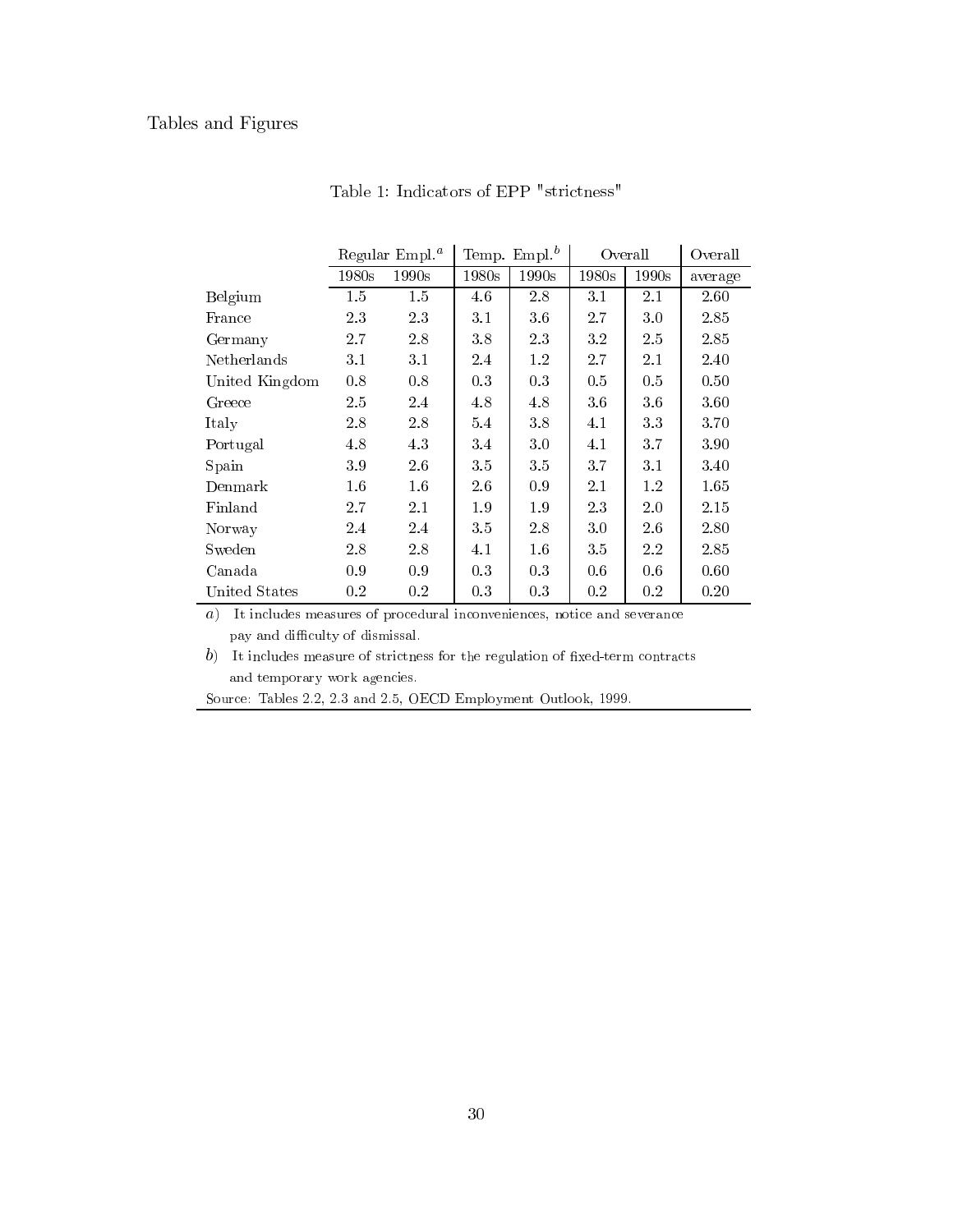|                                         | Maximum loan-to-value ratio |         |         |         |  |  |  |  |
|-----------------------------------------|-----------------------------|---------|---------|---------|--|--|--|--|
|                                         | 1961-70                     | 1971-80 | 1981-87 | Average |  |  |  |  |
| Belgium                                 | 65                          | 65      | 75      | 68.33   |  |  |  |  |
| France                                  | 80                          | 80      | 80      | 80.00   |  |  |  |  |
| Germany                                 | 65                          | 65      | 80      | 70.00   |  |  |  |  |
| Netherlands                             | 75                          | 75      | 75      | 75.00   |  |  |  |  |
| United Kingdom                          |                             | 81      | 87      | 83.00   |  |  |  |  |
| Greece                                  |                             |         | $50\,$  | 50.00   |  |  |  |  |
| Italy                                   | 50                          | 50      | 56      | 52.00   |  |  |  |  |
| Portugal                                | 60                          | 60      | 60      | 60.00   |  |  |  |  |
| Spain                                   | 60                          | 60      | 80      | 66.67   |  |  |  |  |
| Denmark                                 | 70                          | 85      | 95      | 83.33   |  |  |  |  |
| Finland                                 | 80                          | 80      | 85      | 81.67   |  |  |  |  |
| Norway                                  | 75                          | 75      | 80      | 76.67   |  |  |  |  |
| Sweden                                  | 90                          | 90      | 95      | 91.67   |  |  |  |  |
| Canada                                  | 75                          | 75      | 80      | 76.67   |  |  |  |  |
| United States                           | 80                          | 80      | 89      | 83.00   |  |  |  |  |
| Source: Jappelli and Pagano, QJE, 1994. |                             |         |         |         |  |  |  |  |

Table 2: Indicator of Credit Market Imperfections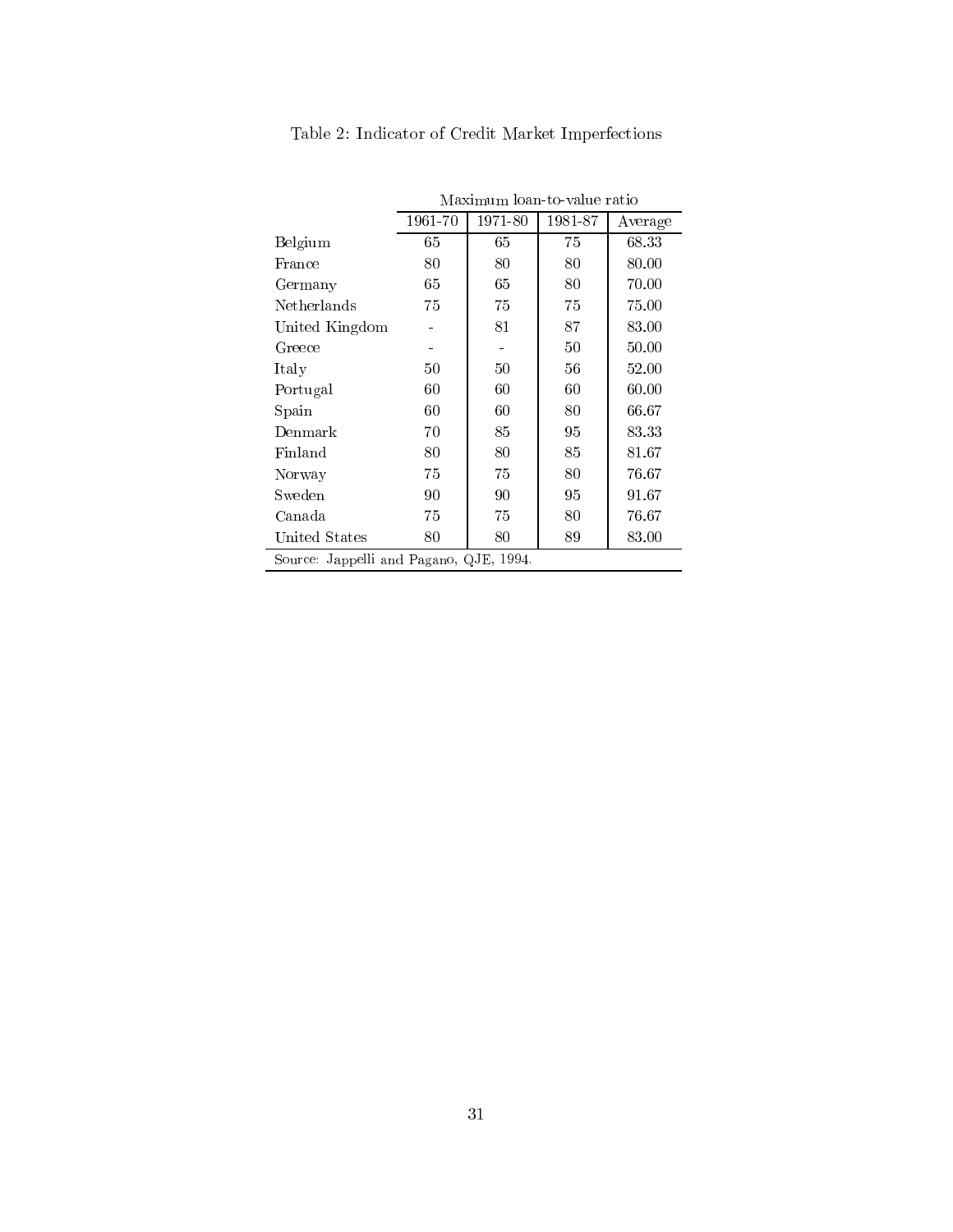

Figure 1: EPP and Credit Market Imperfections

Source: Jappelli and Pagano, QJE, 1994 and OECD Employment Outlook 1999, Table 2.5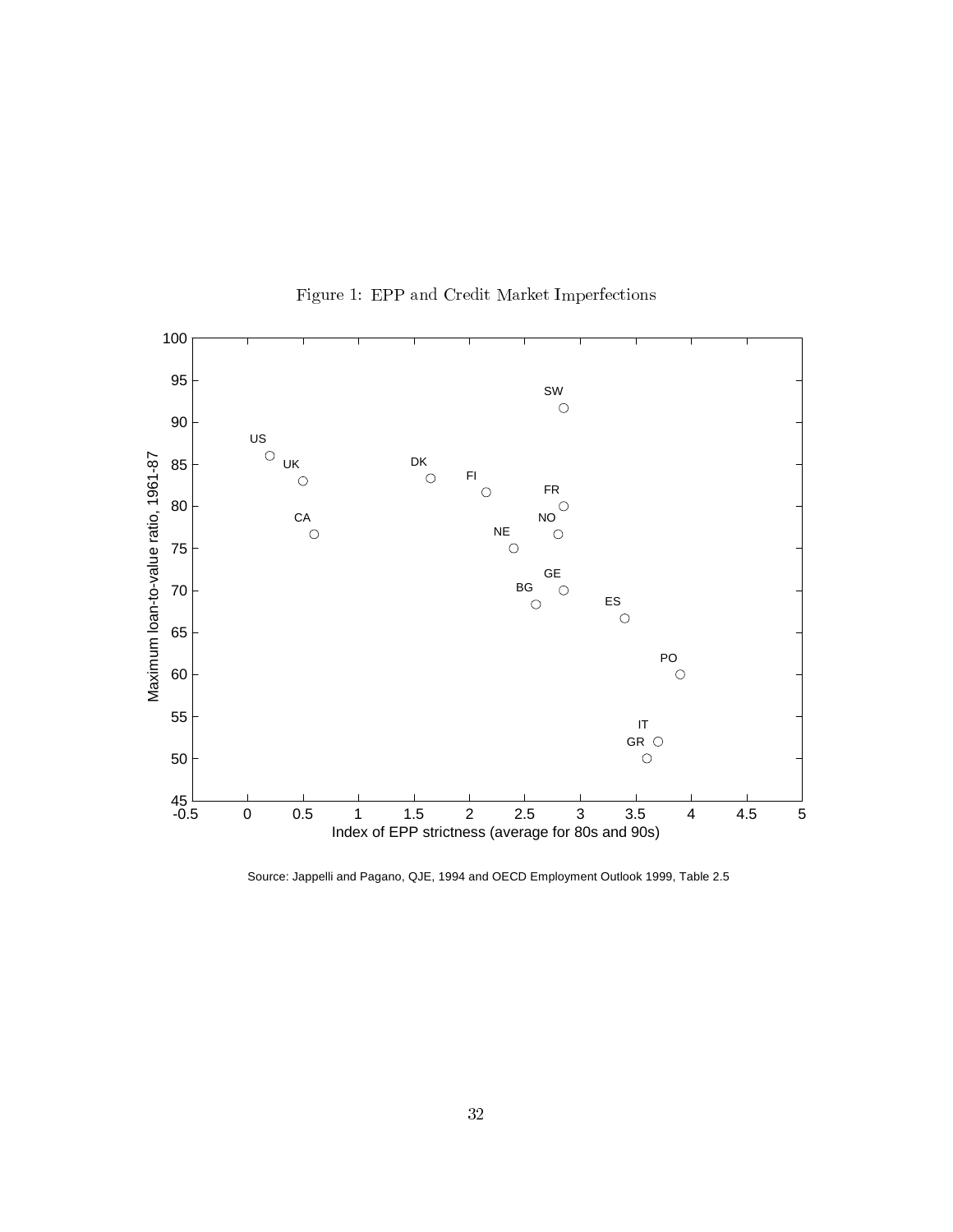

Figure 2: EPP and Living Arrangements of Young People

Source: Eurobarometer Survey, Fertility and Family Surveys and Jappelli and Pagano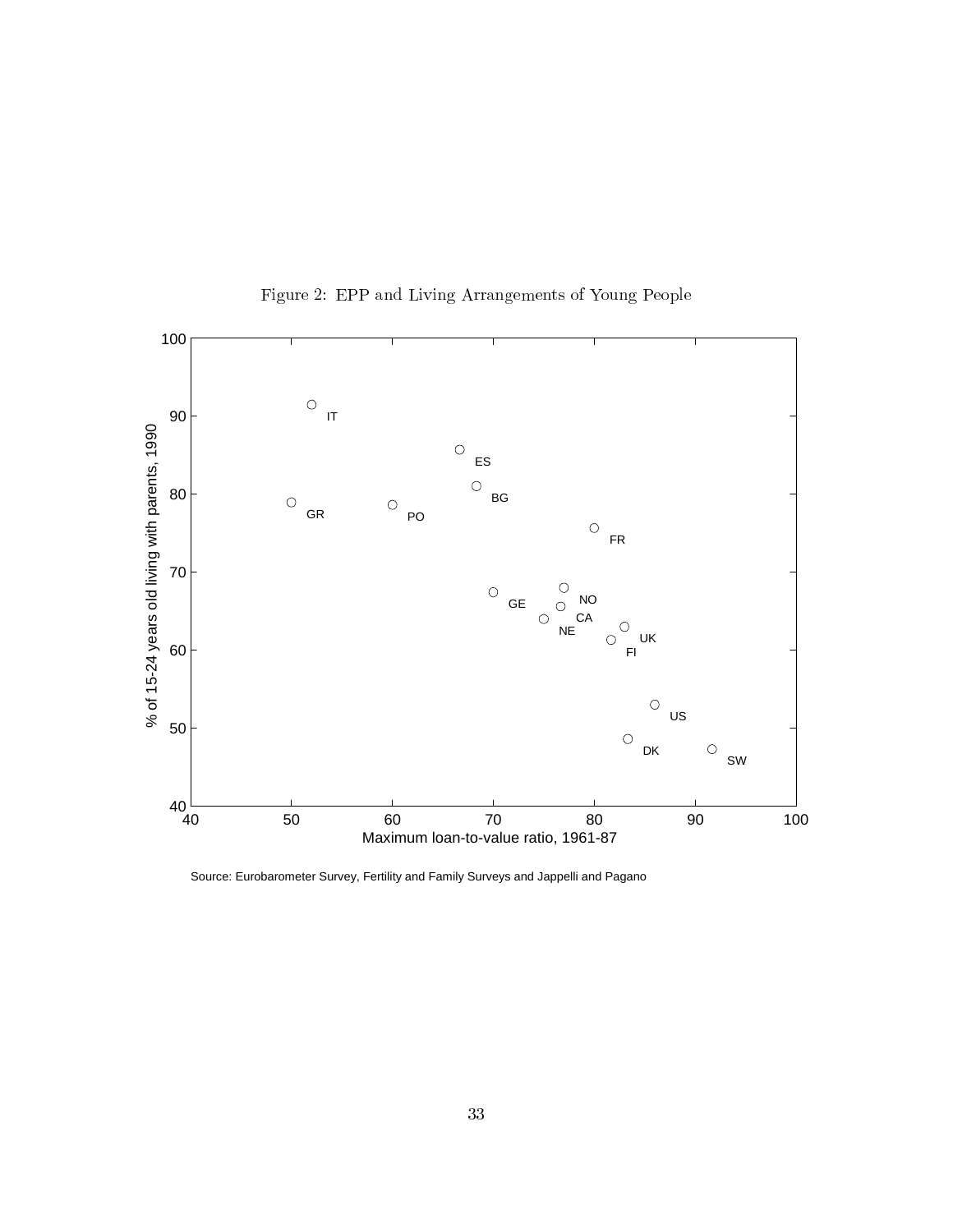

Figure 3: EPP and Employment/Population Ratios

Source: OECD Labour Force Statistics 1998 and OECD Employment Outlook 1999, Table 2.5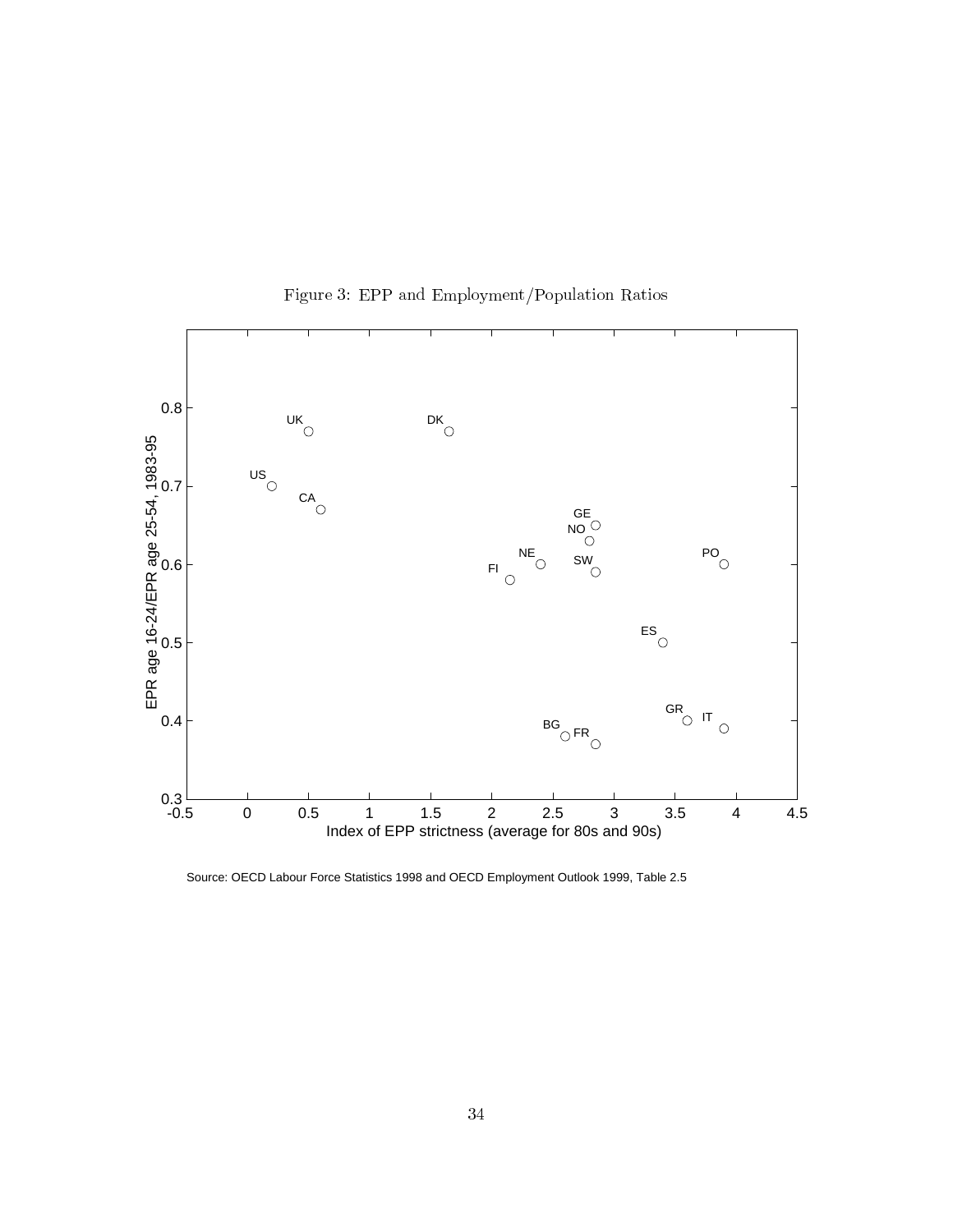

Figure 4: Total welfare as a function of protection:  $A > \frac{z-1}{z}$ ,  $z = 2$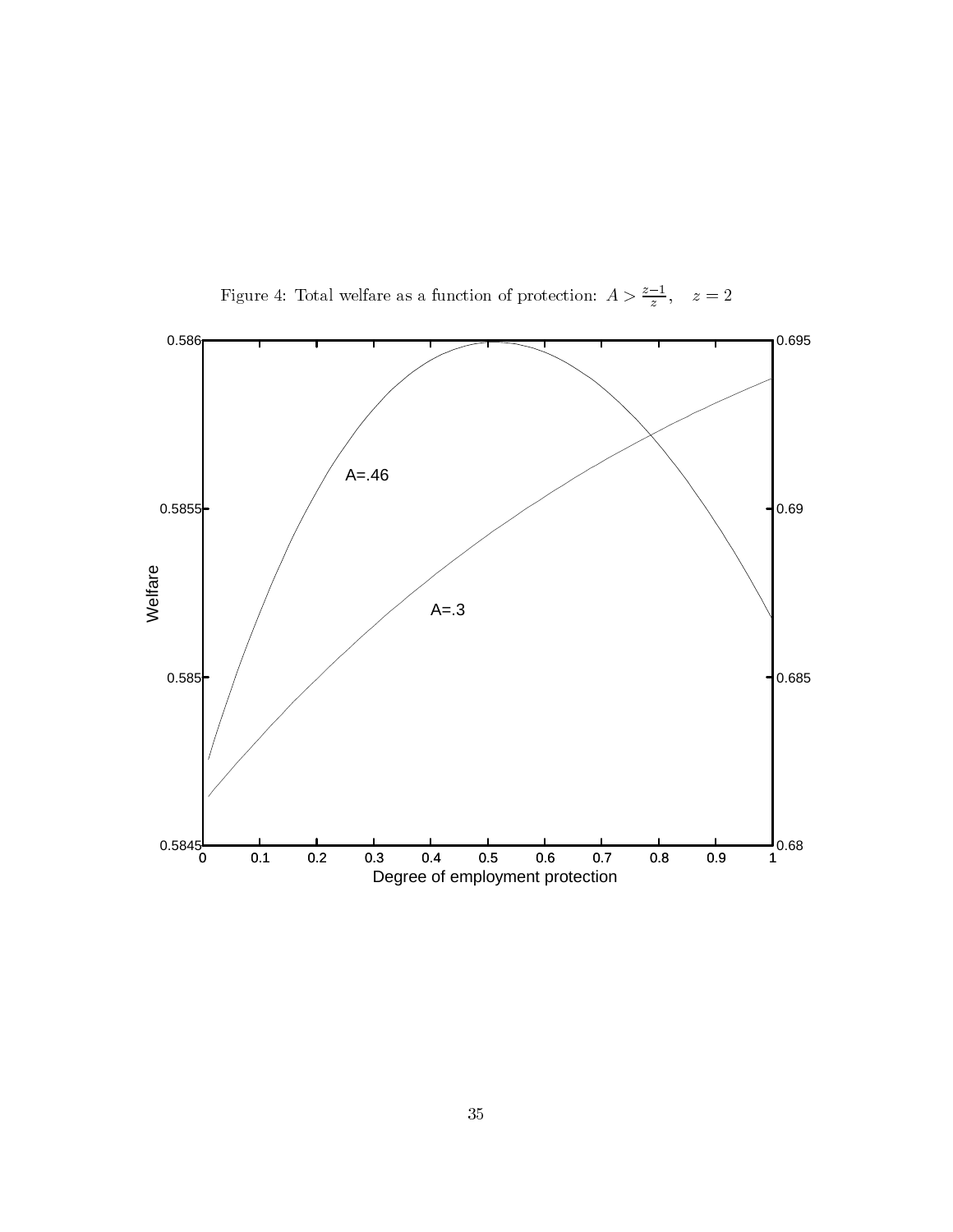Figure 5: Total welfare as a function of protection:  $A < \frac{z-1}{z}$ ,  $z = 2$ 

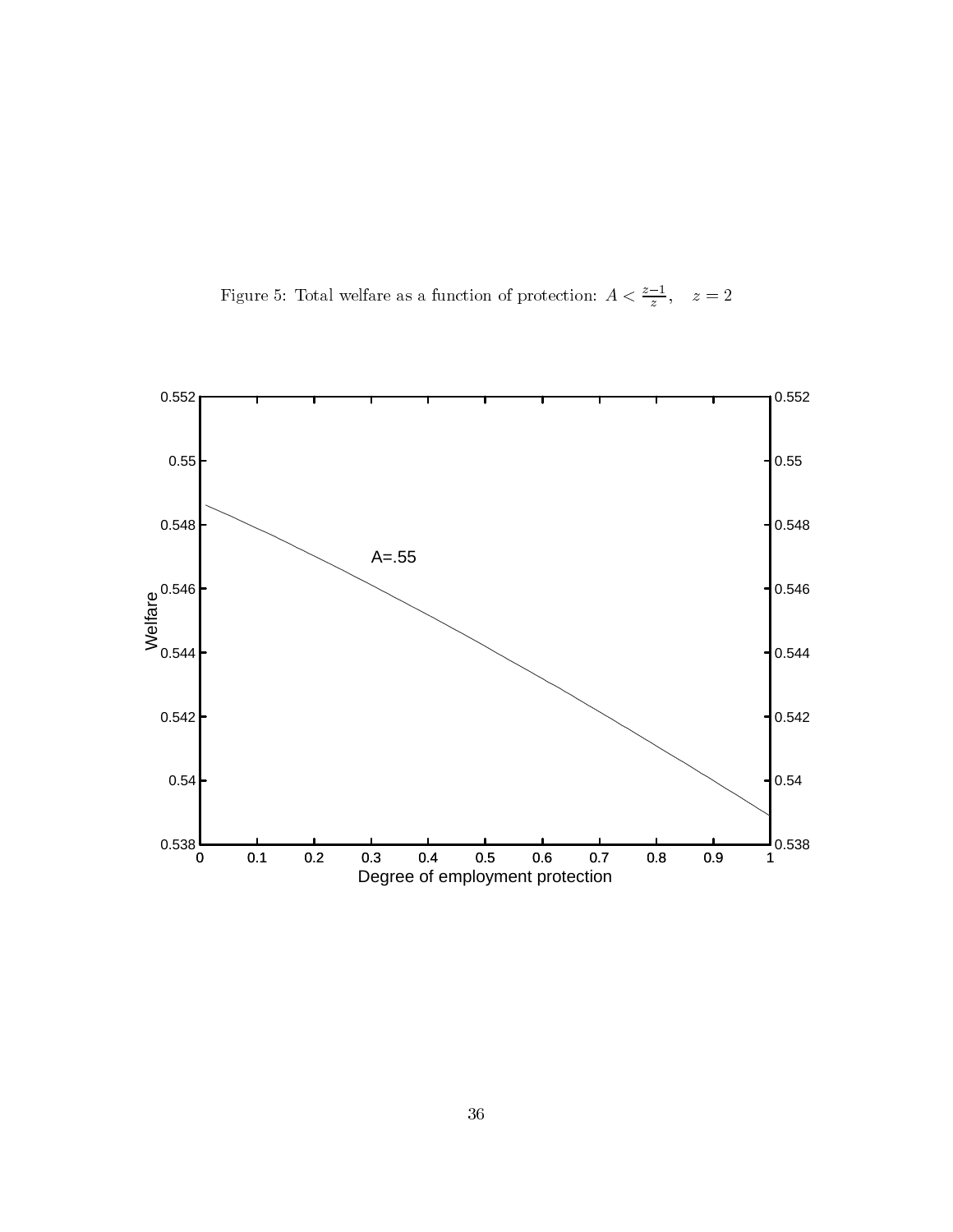![](_page_37_Figure_0.jpeg)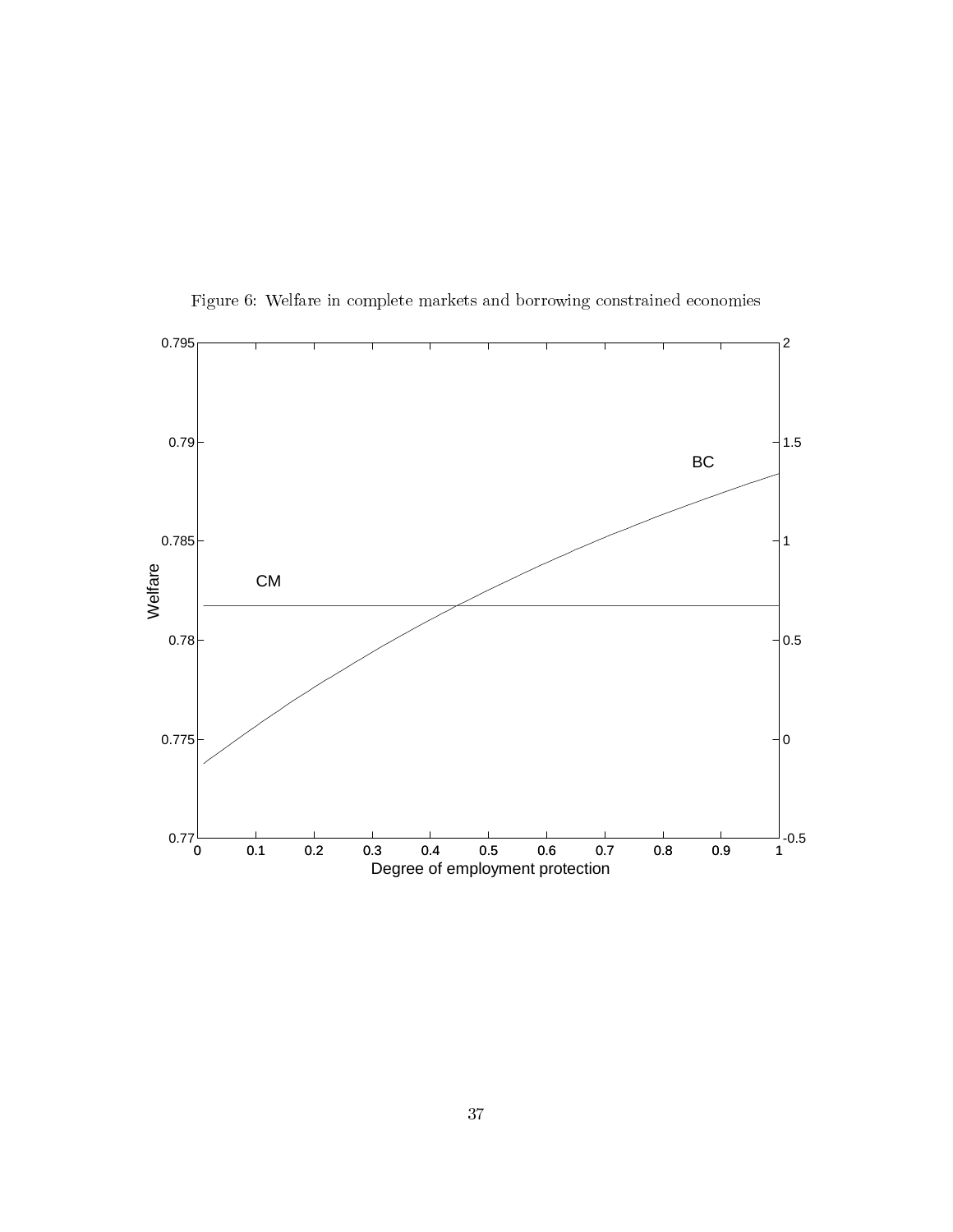![](_page_38_Figure_0.jpeg)